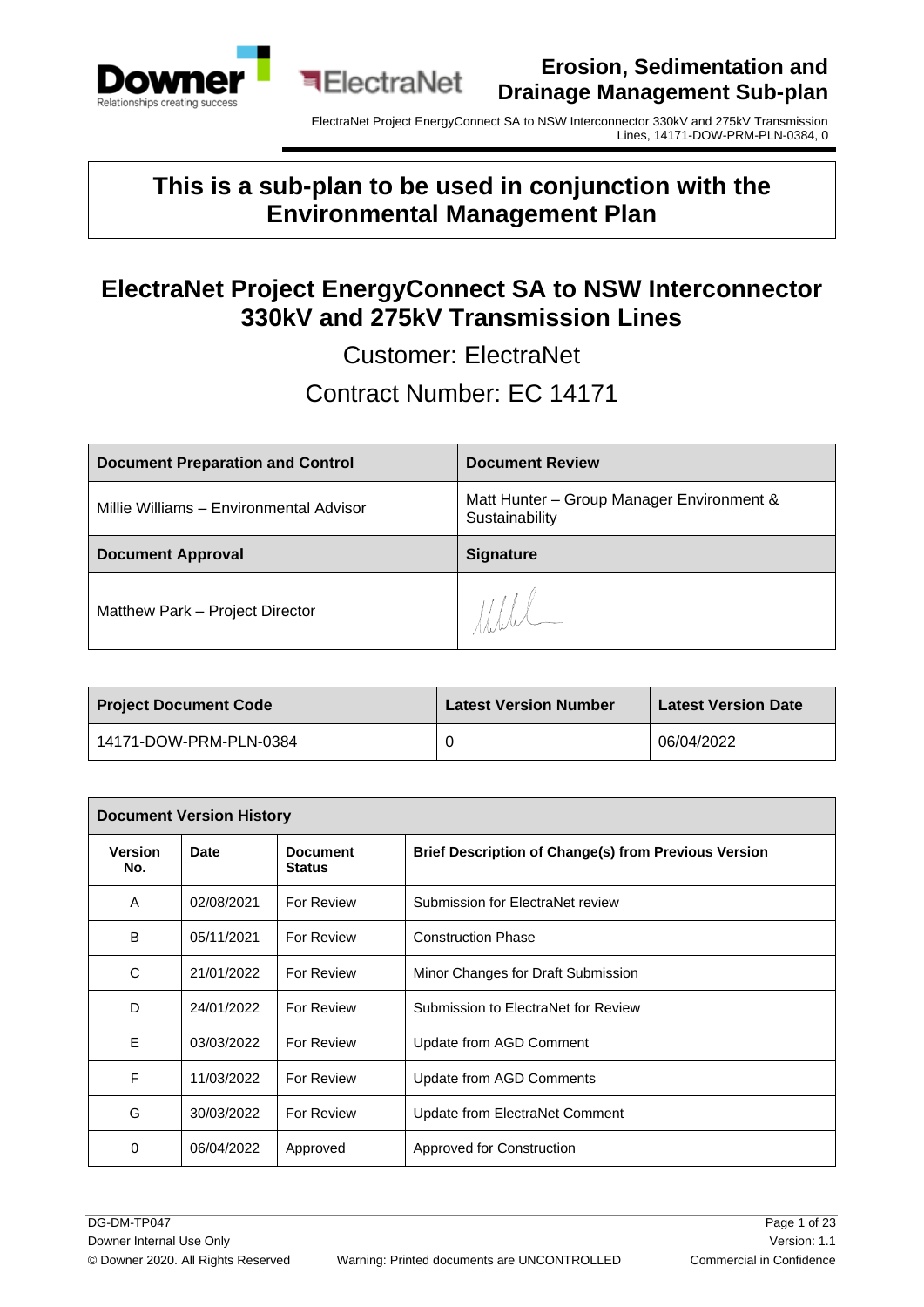



ElectraNet Project EnergyConnect SA to NSW Interconnector 330kV and 275kV Transmission<br>Lines, 14171-DOW-PRM-PLN-0384, 0

# **TABLE OF CONTENTS**

| 1              |       |  |  |
|----------------|-------|--|--|
| 2              |       |  |  |
| 3              |       |  |  |
| 4              |       |  |  |
|                | 4.1   |  |  |
|                | 4.2   |  |  |
|                | 4.3   |  |  |
|                | 4.4   |  |  |
| 5              |       |  |  |
| 6              |       |  |  |
|                | 6.1   |  |  |
|                | 6.1.1 |  |  |
|                | 6.1.2 |  |  |
| $\overline{7}$ |       |  |  |
|                | 7.1   |  |  |
|                | 7.1.1 |  |  |
|                | 7.1.2 |  |  |
|                | 7.1.3 |  |  |
|                | 7.1.4 |  |  |
|                | 7.2   |  |  |
|                | 7.3   |  |  |
| 8              |       |  |  |
|                | 8.1   |  |  |
|                | 8.2   |  |  |
|                | 8.3   |  |  |
|                | 8.3.1 |  |  |
|                | 8.4   |  |  |
|                | 8.4.1 |  |  |
|                | 8.4.2 |  |  |
|                | 8.4.3 |  |  |
|                | 8.4.4 |  |  |
|                | 8.4.5 |  |  |
|                | 8.4.6 |  |  |
|                | 8.4.7 |  |  |
|                | 8.5   |  |  |
| 9              |       |  |  |
|                | 9.1   |  |  |
|                | 9.2   |  |  |
| 10             |       |  |  |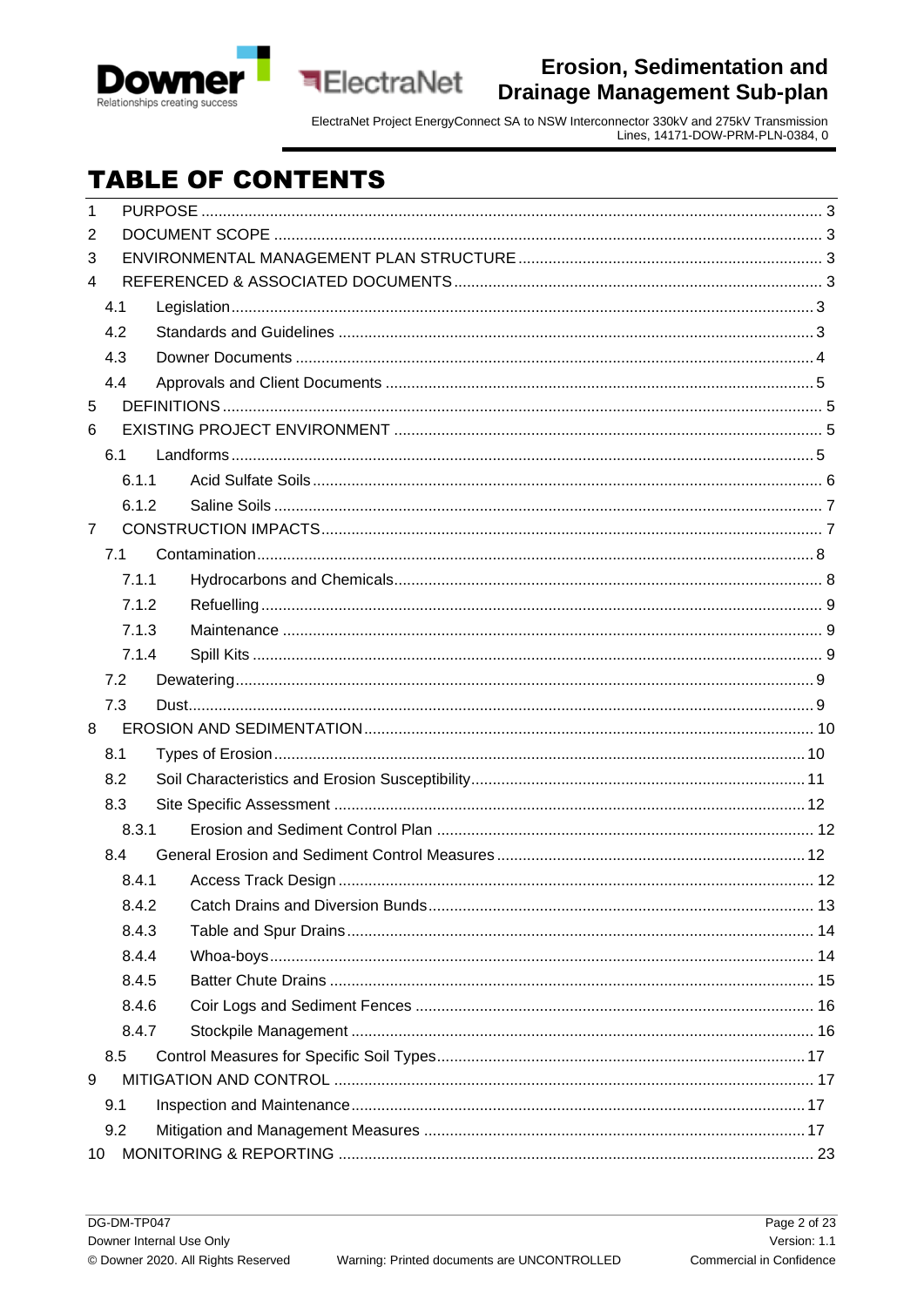



ElectraNet Project EnergyConnect SA to NSW Interconnector 330kV and 275kV Transmission Lines, 14171-DOW-PRM-PLN-0384, 0

# <span id="page-2-0"></span>1 PURPOSE

The purpose of this sub-plan is to describe how potential impacts on land and soil will be managed throughout the duration of the project. All works will be implemented in accordance with the management measures and strategies contained in this sub-plan.

# <span id="page-2-1"></span>2 DOCUMENT SCOPE

The scope of this plan applies to all Downer workers for ElectraNet's Project EnergyConnect (PEC). This plan incorporates the requirements in ElectraNet's project relevant documents including Scope for Environmental Management Plan EC.14171 – Project EnergyConnect Major Works Contract – Design and Construct (March 2021); Safety and Sustainability Standards; and Engineering Contract Specifications .

This plan applies to all aspects of environmental management for the project.

Where additional management requirements are identified outside the scope of the Environmental Management Plan (EMP) and this sub-plan specific environmental controls will be identified and documentation/procedures updated..

# <span id="page-2-2"></span>3 ENVIRONMENTAL MANAGEMENT PLAN STRUCTURE

A series of environmental sub-plans, as referenced in the project's Environmental Management Plan, aim to identify environmental risks and opportunities, and provide mitigation controls to manage those risks with an emphasis on the critical risks and controls.

As with the environmental management plan, sub-plans reference any IMS documents (including but not limited to, procedures, work instructions, and forms), customer specific requirements, and project specific documents required to execute the project.

Updates to sub-plans are subject to the document review and approval process detailed in the project's document control plan.

# <span id="page-2-3"></span>4 REFERENCED & ASSOCIATED DOCUMENTS

## <span id="page-2-4"></span>**4.1 Legislation**

The *Landscape South Australia Act 2019* administrated by the Department for Environment and Water replaced the *Natural Resources Management Act 2004* on July 1 202. Under this new legislation, natural resource management regions have been replaced by landscape regions. Murraylands and Riverland Landscape Region covers the project boundary.

# <span id="page-2-5"></span>**4.2 Standards and Guidelines**

The standards and guidelines applicable to soil and water management are listed in the following table.

| <b>Australian Standards and Guidance Material</b>                                  |
|------------------------------------------------------------------------------------|
| AS 1940 (2017) The storage and handling of flammable and combustible liquids       |
| <b>Environment Protection (Water Quality) Policy 2015</b>                          |
| <b>Environmental Protection (Air Quality) Policy 2016</b>                          |
| <b>Environmental Protection Act 1993</b>                                           |
| Guidelines for the assessment and remediation of site contamination (SA EPA, 2019) |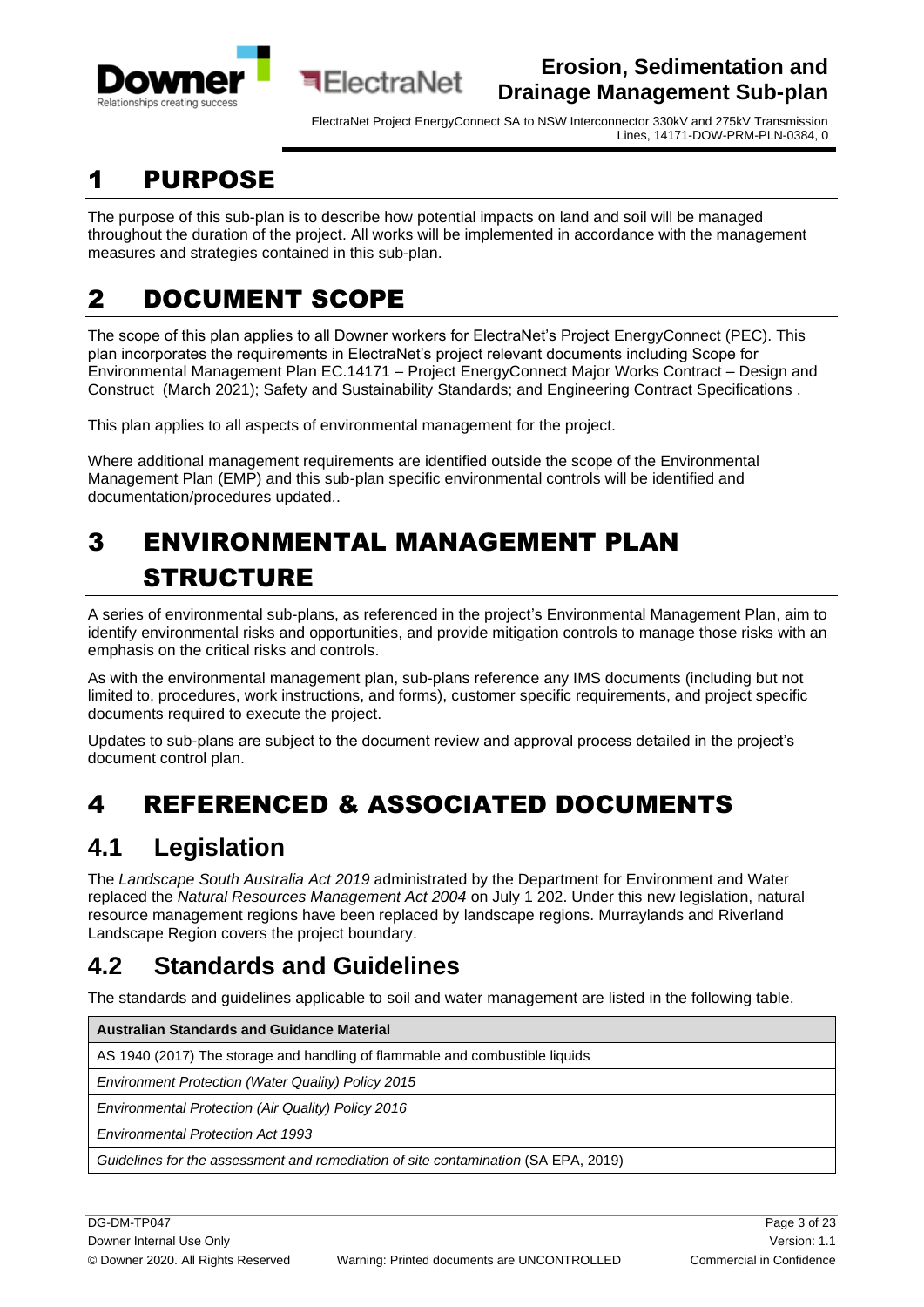



*Guidelines for regulatory monitoring and testing - Groundwater sampling* (SA EPA, 2019)

**ElectraNet** 

*Waste Disposal Information Sheet: Current criteria for the classification of waste including Industrial and Commercial Waste (Listed) and Waste Soil* (EPA South Australia, 2010)

Water Quality Guideline: Environmental management of dewatering during construction activities (SA EPA, 2018)

*Erosion & Sediment Control Field Guide for Road Construction* (Witheridge, 2017)

## <span id="page-3-0"></span>**4.3 Downer Documents**

| <b>DOWNER DOCUMENTS</b>                                         |                                                                               |                                                          |  |
|-----------------------------------------------------------------|-------------------------------------------------------------------------------|----------------------------------------------------------|--|
| <b>POLICIES</b>                                                 |                                                                               |                                                          |  |
| DG-ZHAN-PO200                                                   | <b>Environmental Sustainability Policy</b>                                    |                                                          |  |
| <b>PRINCIPLES</b>                                               |                                                                               |                                                          |  |
| DG-ZH-PN002                                                     | 10 Environmental Principles                                                   |                                                          |  |
| <b>PROCEDURES</b>                                               |                                                                               |                                                          |  |
| DG-DM-PR003                                                     |                                                                               | Operational Change Management Procedure                  |  |
| DG-QA-PR003                                                     | <b>Internal Audits Procedure</b>                                              |                                                          |  |
| DG-RM-PR003                                                     |                                                                               | Project Risk and Opportunity Management                  |  |
| DG-ZH-PR006                                                     |                                                                               | Incident Management Procedure                            |  |
| DG-ZH-PR007                                                     |                                                                               | Zero Harm Performance Monitoring and Reporting Procedure |  |
| DG-ZH-PR015                                                     |                                                                               | <b>Emergency Management Procedure</b>                    |  |
| <b>DG-ZH-PR116.1</b>                                            | <b>Inspections Procedure</b>                                                  |                                                          |  |
| <b>STANDARDS</b>                                                |                                                                               |                                                          |  |
| DG-HR-ST013                                                     |                                                                               | Training & Competency Management Standard                |  |
| DG-ZH-ST002                                                     | Legislative and Other Requirements Standard                                   |                                                          |  |
| DG-ZH-ST013                                                     | Zero Harm Worker Consultation Standard                                        |                                                          |  |
| <b>DA-ZH-ST054</b>                                              | Hazardous Chemicals and Dangerous Goods Storage Principles and Transportation |                                                          |  |
| DA-ZH-ST064                                                     | Soil and Water Management Standard                                            |                                                          |  |
| <b>REGISTERS</b>                                                |                                                                               |                                                          |  |
| <b>Downer Group Definitions Register</b>                        |                                                                               |                                                          |  |
| <b>PROJECT SPECIFIC DOCUMENTS</b>                               |                                                                               |                                                          |  |
| <b>PLANS</b>                                                    |                                                                               |                                                          |  |
| 14171-DOW-PRM-PLM-0362                                          |                                                                               | Quality Management Plan                                  |  |
| 14171-DOW-PRM-PLM-0388                                          |                                                                               | Emergency Preparedness Management Plan                   |  |
| 14171-DOW-PRM-PLM-0379                                          |                                                                               | Environmental Management Plan                            |  |
| 14171-DOW-PRM-PLM-0380                                          |                                                                               | Waste Management Plan Sub-plan                           |  |
| 14171-DOW-PRM-PLM-0381                                          |                                                                               | Weed, Pest and Disease Management Sub-plan               |  |
| 14171-DOW-PRM-PLM-0552                                          |                                                                               | Biodiversity and Rehabilitation Management Sub-plan      |  |
| 14171-DOW-PRM-PLM-0383<br>Landholder Liaison Sub-plan           |                                                                               |                                                          |  |
| 14171-DOW-PRM-PLM-0385<br>Waterway Management Sub-plan          |                                                                               |                                                          |  |
| Cultural Heritage Management Sub-plan<br>14171-DOW-PRM-PLM-0526 |                                                                               |                                                          |  |
| Bush Fire Management Plan<br>14171-DOW-PRM-PLM-0387             |                                                                               |                                                          |  |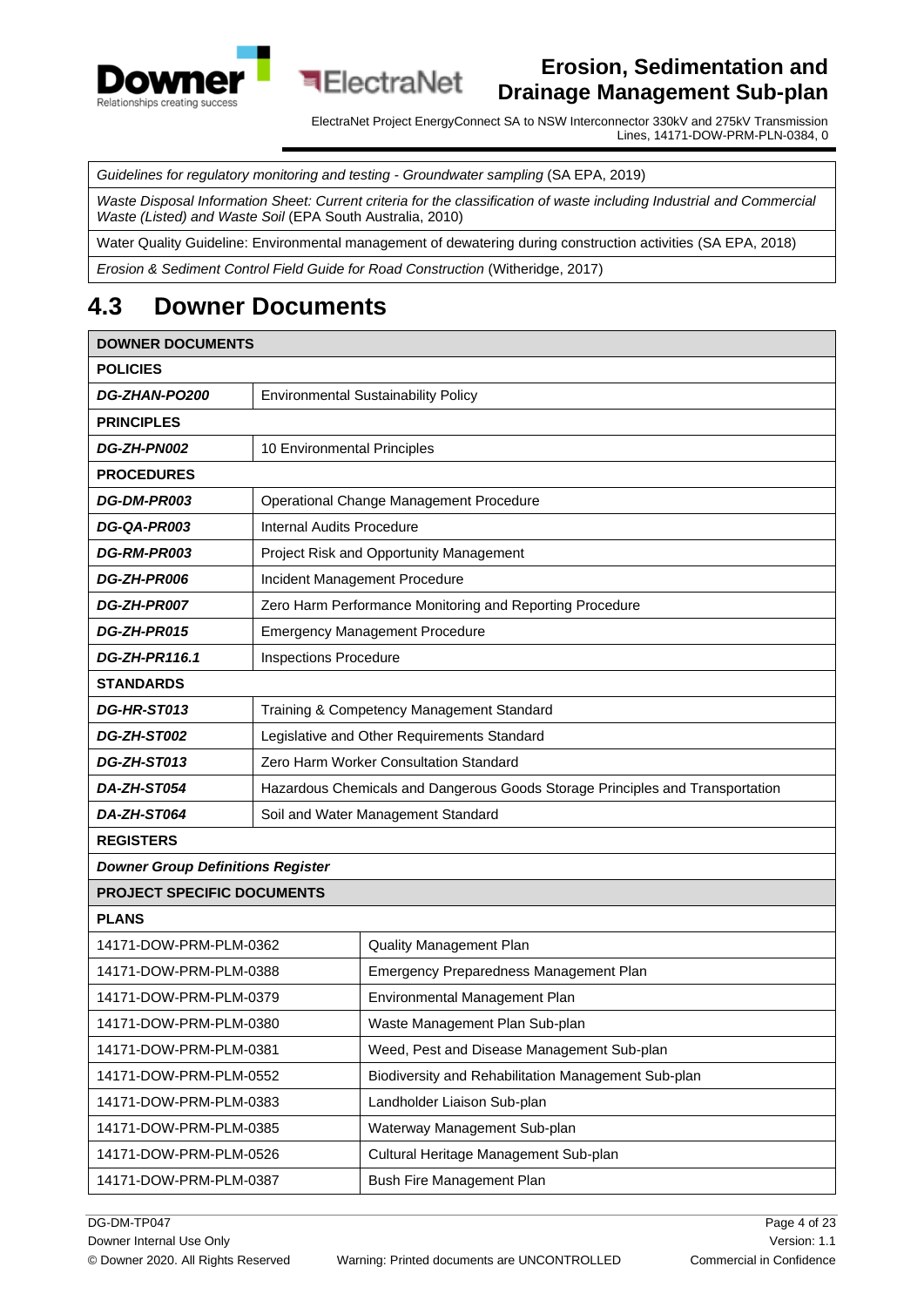



ElectraNet Project EnergyConnect SA to NSW Interconnector 330kV and 275kV Transmission Lines, 14171-DOW-PRM-PLN-0384, 0

### <span id="page-4-0"></span>**4.4 Approvals and Client Documents**

#### **PROJECT APPROVALS AND CLIENT DOCUMENTS**

| DA          | TBC.                                                                                                                                                                               |
|-------------|------------------------------------------------------------------------------------------------------------------------------------------------------------------------------------|
| <b>ECS</b>  | ElectraNet Section 3 - Engineering Contract Specification (December 2020)<br>Section 3.2a: Transmission Lines - Detailed Design<br>Section 3.2b: Transmission Lines - Construction |
| <b>SEMP</b> |                                                                                                                                                                                    |
|             | Scope for Environmental Management Plan EC.14171 - Project EnergyConnect Major<br>Works Contract – Design and Construct (July 2021);                                               |
| S&S         | ElectraNet Safety and Sustainability Standards (October 2020)                                                                                                                      |

### <span id="page-4-1"></span>5 DEFINITIONS

The following terms are used in this document.

| CAZ Plans     | Construction Activity Zones (CAZ) include all ground disturbing activities, access routes and<br>work areas associated with the project including:                                                    |  |
|---------------|-------------------------------------------------------------------------------------------------------------------------------------------------------------------------------------------------------|--|
|               | new tracks, pads and facilities                                                                                                                                                                       |  |
|               | maintenance of existing access tracks including grading, widening or stabilisation                                                                                                                    |  |
|               | areas of disturbance associated with demolition works.                                                                                                                                                |  |
|               | These designated CAZ will be available as spatial data and/or PDF maps for all workers.                                                                                                               |  |
| Downer Worker | All individuals working for Downer as: employees, contingent labour hire, contractors,<br>subcontractors, apprentices, trainees, and work experience students.                                        |  |
| <b>EMP</b>    | Environmental Management Plan for the Project                                                                                                                                                         |  |
| <b>INX</b>    | The Zero Harm database used to record, investigate and follow-up events, including audits,<br>hazards, incidents, inspections, meetings, observations, risk assessments, reviews, and<br>suggestions. |  |

# <span id="page-4-2"></span>6 EXISTING PROJECT ENVIRONMENT

The Project area is located between Robertstown to SA/NSW border, South Australia. The Western extent of the transmission line corridor, is located on the eastern margin of the Mount Lofty Ranges, it is dominated by a gentle easterly sloping landscape which mainly consists of outwash fans, with some defined creeks and other poorly defined drainage lines. Further to the east, the landform is characterised by an expansive flat to gently undulating plain formed by Tertiary sediments of the central-southern Murray Basin and incised by the modern River Murray valley.

### <span id="page-4-3"></span>**6.1 Landforms**

The elevation along the transmission corridor varies from approximately 360m in the western most portion of the transmission corridor to 20-80m above sea level across the central and western portions of the proposed route. The corridor intersects 3 separate bioregions: The Flinders Lofty Block, Murray Darling Depression and Riverina. These bioregions are further separated in to 5 subregions. The table below highlights the landform, soils and vegetation associated with each sub region.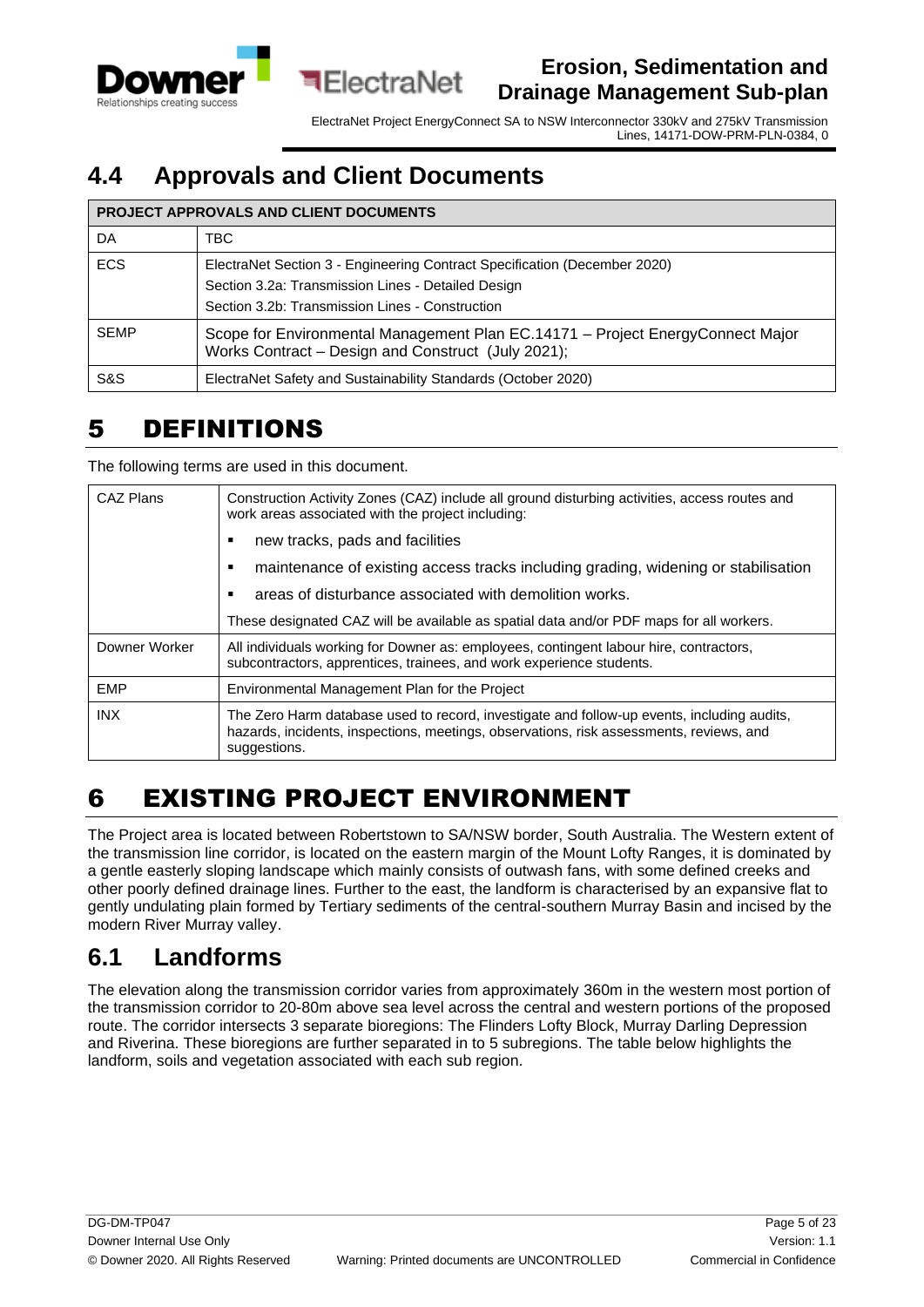



ElectraNet Project EnergyConnect SA to NSW Interconnector 330kV and 275kV Transmission Lines, 14171-DOW-PRM-PLN-0384, 0

| <b>IBRA Region</b>                    | <b>IBRA Subregion</b>            | <b>Description</b>                                                                                                                                                                                                                                                                                                                                                                                                                                                 |
|---------------------------------------|----------------------------------|--------------------------------------------------------------------------------------------------------------------------------------------------------------------------------------------------------------------------------------------------------------------------------------------------------------------------------------------------------------------------------------------------------------------------------------------------------------------|
| Flinders Lofty<br>Block<br>(FLB)      | Broughton<br>(FLBO2)             | Landform: Hills and valleys; alternating subparallel hilly ridges and valleys with a<br>general N-S trend in north. In south, hilly dissected tableland.<br>Soils are hard setting loams with red clayey subsoils, highly calcareous loamy<br>earths, hard setting loams with mottled yellow clayey subsoil, coherent sandy<br>soils, cracking clays.<br>Vegetation: Native vegetation cover has been subject to widespread clearance for<br>agriculture.          |
| Murray-Darling<br>Depression<br>(MDD) | Murray Mallee<br>(MDD02)         | Landform: Very gently undulating, to flat aeolian sand covered depositional plain<br>of the central-southern Murray Basin.<br>Soils are brown calcareous earths, highly calcareous loamy earths, cracking clays,<br>hard setting loamy soils with red clayey subsoils.<br>Vegetation in the subregion consists of mallee heath and shrublands.                                                                                                                     |
|                                       | Braemer<br>(MDD07)               | Landform: Plains with variable dune cover, from dune formations with relatively<br>small plains between to plains with isolated tracts of dunes. Claypans, saline soils,<br>swamps, and intermittent lakes in low-lying areas.<br>Soils are brown calcareous earths, highly calcareous loamy earths, cracking clays,<br>hard setting loamy soils with red clayey subsoils.<br>Vegetation in the subregion consists of chenopod shrublands.                         |
|                                       | South Olary<br>Plain<br>(MDD01)  | Landform: Plains with variable dune cover, from dune formations with relatively<br>small plains between to plains with isolated tracts of dunes. Claypans, saline soils,<br>swamps, and intermittent lakes in low-lying areas.<br>Soils are brown calcareous earths, highly calcareous loamy earths, cracking clays,<br>hard setting loamy soils with red clayey subsoils.<br>Vegetation in the subregion consists of mallee with and open shrubby<br>understorey. |
| Riverina<br>(RIV)                     | Murray Scroll<br>Belt<br>(RIV06) | Landform: An ancient riverine plain and alluvial fans composed of unconsolidated<br>sediments with evidence of former stream channels. The Murray and<br>Murrumbidgee Rivers and their major tributaries, the Lachlan and Goulburn<br>Rivers flow westwards across this plain.<br>Soils are cracking clays, brown sands.<br>Vegetation in the subregion consist of eucalyptus woodlands with a shrubby<br>understorey.                                             |

#### <span id="page-5-0"></span>**6.1.1 Acid Sulfate Soils**

Acid Sulfate soils mapping (DEW 2009, CSIRO 2011) indicates that Acid Sulfate soil potential in the transmission line corridor is predominantly negligible. Calcareous soils and limestone are common along the transmission line corridor and the alkalinity of soils present is reported as being alkaline to strongly alkaline.

The ephemeral lakes in the Riverland Ramsar site (which are adjacent to the proposed alignment at its eastern end but are not intersected by it) are mapped as having a high probability of occurrence of acid sulphate soils. Lake Woolpolool and Lake Merreti are characterised as having more than 60% of land susceptible to the development of acid sulfate soil. The Riverland Ramsar site was assessed as medium acidification hazard. The transmission line corridor has been designed to remain in areas deemed extremely low probability of acid sulfate soils.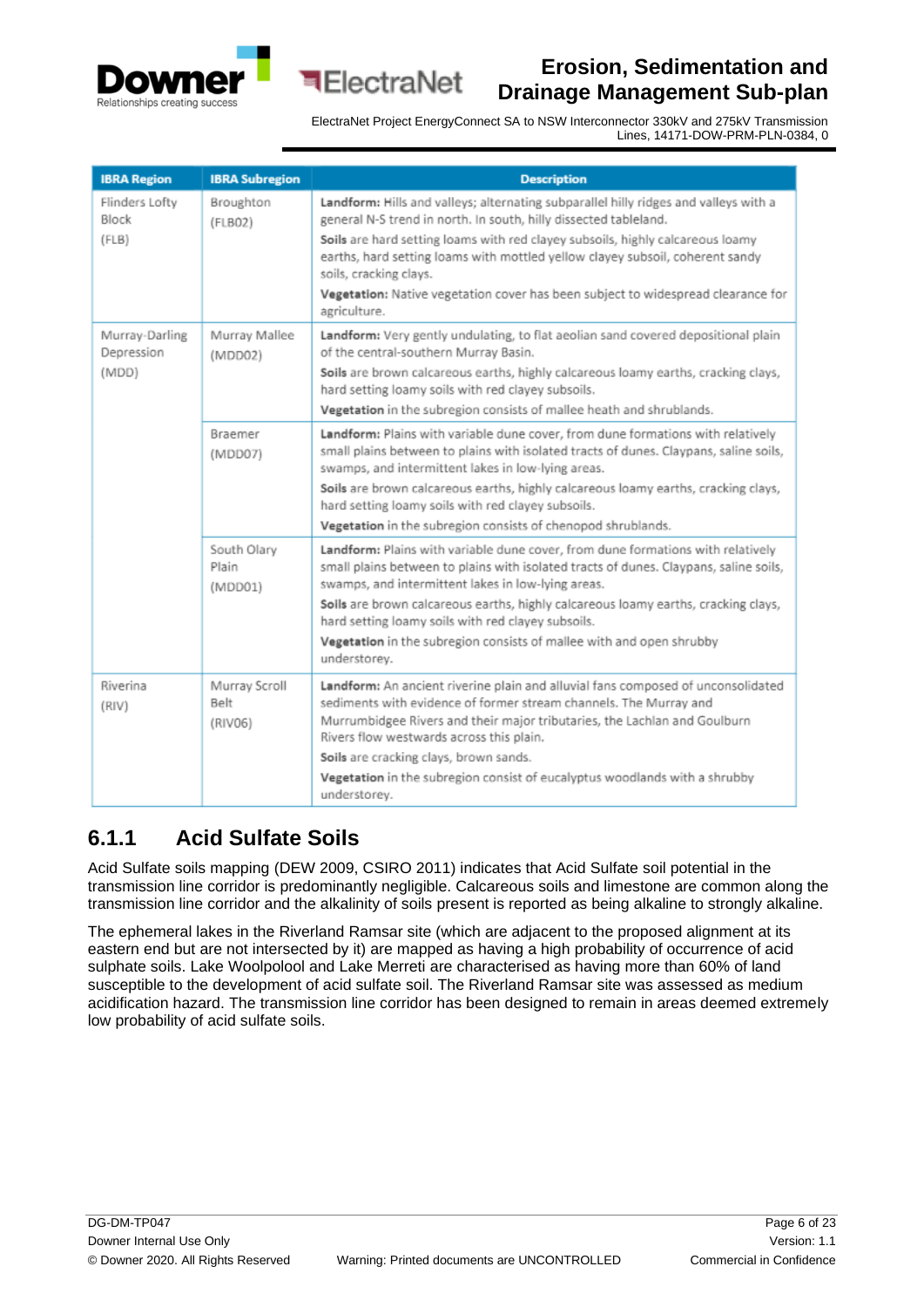





**ElectraNet** 

**Figure 1: Occurrence of potential acid sulphate soils across the project area.**

Green is extremely low probability of acid sulphate soils occurrence

#### <span id="page-6-0"></span>**6.1.2 Saline Soils**

Saline soils are commonly occurring across a range of soil profiles. The common characteristic is high sodium chloride (salt) content. Saline soils generally occur where saline ground water comes close to the land surface, within approximately 1 m. Low-lying areas of poor to very poor drainage are predominantly affected. For example back swamps, old lagoon and lake floors, closed depressions, valley floors and drainage depressions.

Saline soils are predominantly devoid of vegetation, with the exception of some salt-tolerant plant species. Saline soils are generally more susceptible to water erosion due to the inability to produce and support vegetation.

Soils within the transmission corridor are characterised as low to moderate salinity and negligible acidity. However, the Yamba Formation slat lakes and Blanchetown Clay can be hypersaline and saline respectively

# <span id="page-6-1"></span>7 CONSTRUCTION IMPACTS

There will be potential physical impacts on land and soil from vehicles, machinery and equipment use. The types of impacts may include:

- change in landforms through the construction of access tracks, benches and substation upgrades
- alteration of topsoil such as structure, stability and permeability, due to soil stripping and stockpiling
- **EXECT** alteration of subsoil structure and compaction on structure locations and within substations from parking and use of vehicles, machinery and equipment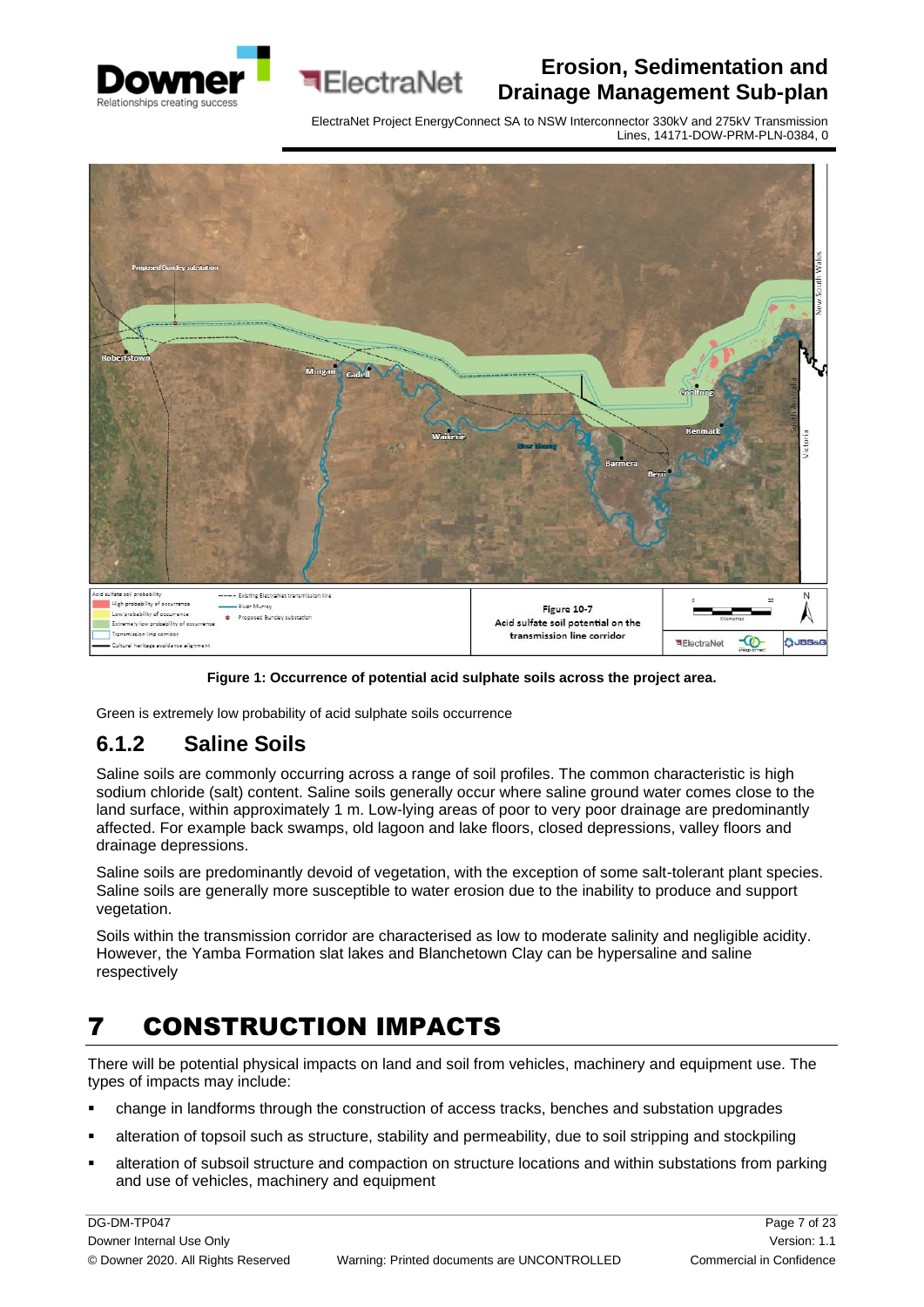<span id="page-7-2"></span>

ElectraNet Project EnergyConnect SA to NSW Interconnector 330kV and 275kV Transmission Lines, 14171-DOW-PRM-PLN-0384, 0

compaction of soil on tracks from construction traffic

Other potential impacts include contamination, dewatering, generation of dust, and erosion and sedimentation as discussed in the following Sections.

**ElectraNet** 

### <span id="page-7-0"></span>**7.1 Contamination**

During construction, accidental spills or leaks of hydrocarbons and chemicals have the potential to contaminate soil. Further information on the storage, handling and use of hydrocarbons and chemicals is provided in the following Section.

#### <span id="page-7-1"></span>**7.1.1 Hydrocarbons and Chemicals**

Typical types of hydrocarbons and chemicals that will be stored and used during construction of the transmission line and substation upgrades are listed in the Table below.

|                   | Approx. Volume      | <b>Storage Areas</b>                           | <b>Use</b>                                   |
|-------------------|---------------------|------------------------------------------------|----------------------------------------------|
| <b>Diesel</b>     | 80-100L             | Flammables cupboard<br><b>Bunded container</b> | Mobile plant fuel                            |
|                   | 1,500L              | Fuel trailer                                   | Refuelling plant in field                    |
|                   | 5,000L              | Refuelling truck                               | Refuelling plant and heavy vehicles in field |
| Unleaded          | 20 <sub>L</sub>     | Flammables cupboard<br>Bunded container        | Small petrol tools                           |
| Oils              | 20 L Hydraulic oil  | Flammables cupboard<br>Bunded container        | Maintenance, equipment and tools use         |
|                   | 240 L Hydraulic oil |                                                |                                              |
|                   | WD40 spray cans     | Flammables cupboard                            | Drilling, lubrication, rust                  |
| Paints            | Spray cans          | Flammables cupboard<br>Bunded container        | Painting conduits, cold galvanising steel    |
|                   | 40 L Amerlock       |                                                | Painting bases of steel work                 |
|                   | 20 L Thinners       |                                                | Mixing paints, clean up                      |
| Silicon           | Tubes               | Flammables cupboard                            | Labels and sealing                           |
| Alminox           | Tubes               | Flammables cupboard                            | Conductor grease                             |
| <b>Herbicides</b> | 20 L drums          | <b>Bunded container</b>                        | Weed management                              |

#### **Table 1: Typical hydrocarbons and chemicals stored and used**

All hydrocarbons and chemicals will be stored in designated storage areas in accordance with *AS 1940 The storage and handling of flammable and combustible liquids* as summarised in the Table below. The minimum storage requirements for hydrocarbons and chemicals will be:

- storage areas located at least 50 m of sensitive areas such as waterways
- stored in fit-for-purpose, labelled containers
- stored within bunded areas within 120% capacity of the largest container or within self-bunded tanks
- bunding for flammable liquids should be 133% of the capacity of the stored liquid
- fit-for-purpose spill kit available at storage locations
- current hardcopy SDS register available at storage locations

The storage of hydrocarbons and chemicals will be inspected through fortnightly environmental inspections using the DA-ZH-FM116.9 Environmental Inspection Checklist.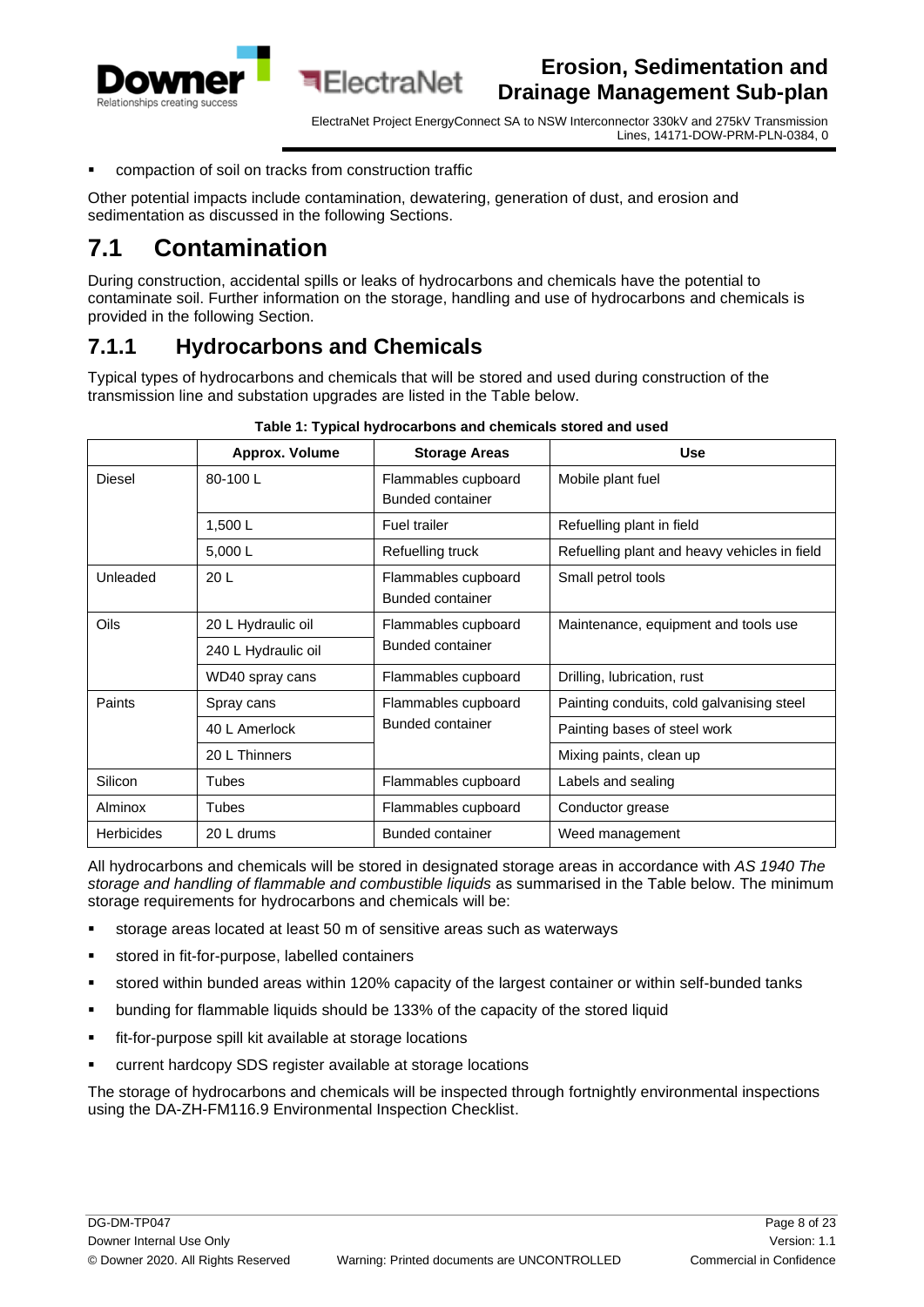

ElectraNet Project EnergyConnect SA to NSW Interconnector 330kV and 275kV Transmission Lines, 14171-DOW-PRM-PLN-0384, 0

### <span id="page-8-0"></span>**7.1.2 Refuelling**

Where possible, vehicles, machinery and equipment will be refuelled offsite (i.e. at a service station) or at designated locations at the camp site or laydown area.

**ElectraNet** 

Mobile refuelling will be undertaken at locations at least 50m from waterways or sensitive receptors. A drip tray must be used during mobile refuelling.

#### <span id="page-8-1"></span>**7.1.3 Maintenance**

All maintenance tasks will be undertaken offsite or at designated locations at the camp site or laydown area. For repairs required onsite, machinery and equipment will be moved away from sensitive sites such as drainage corridors and No Go areas where possible. If the machinery and equipment cannot be moved then control measures will be implemented such as the availability of spill kits at the repair location.

### <span id="page-8-2"></span>**7.1.4 Spill Kits**

Appropriate spill kits kept onsite at all times, including work areas and refuelling locations, and used in the event of a spill. [A](https://idowner.downergroup.com/sites/ims/Documents/DA-ZH-FM015.2%20Spill%20Response%20Equipment%20Needs%20Assessment%20Form.docx) DA-ZH-FM015.2 Spill Response Equipment Needs Assessment form will be completed prior to commencing the works to determine appropriate spill response equipment needs.

Any spill would be contained and cleaned up immediately (if safe to do so) in accordance with Emergency Preparedness Management Plan. Any contaminated materials from the clean-up of the spill would be segregated for disposal at a licensed waste disposal facility. For storage and disposal of hazardous waste management refer to the Waste Management Sub-plan.

# <span id="page-8-3"></span>**7.2 Dewatering**

Dewatering of foundations and other excavations may be required including if the groundwater table is intersected or rain which is captured in an open excavation. Prior to dewatering, the water will be tested for pH and turbidity. The pH and turbidity levels will determine if the water is suitable for pumping onto vegetated areas and if further controls for sediment are required during dewatering.

Dewatering will be undertaken in accordance with the *DA-ZH-ST064 Soil and Water Management Standard* and in accordance with the SA EPA guideline 'Environmental management of dewatering during construction activities'. The discharge limits for south central Australia is 6.5-9.0 pH units and 50 mg/L for and turbidity.

Noted that the project is not located within a Groundwater Prohibition Area and no known areas of contamination are located adjacent to the project site.

A *[DA-ZH-FM064.1 Dewatering Permit](https://idowner.downergroup.com/sites/ims/Documents/DA-ZH-FM064.1%20Dewatering%20Permit.docx)* will be developed and authorised by the Environmental Advisor and Supervisor prior to commencing dewatering. Depending on the suitability of the water, it will be discharged onto vegetated areas away from waterways or drainage lines, and within the transmission line easement, to allow for natural filtration. If the discharge water is highly turbid, dewatering through a filter sock (or similar) shall be considered, where appropriate to minimise sedimentation. Filter socks will be removed immediately after conclusion of the dewatering activity. All reasonable and practicable measures will be undertaken to avoid discharging to inland or marine waters or stormwater system.

It is not anticipated that works will require a Licence under the EPA for Earthworks Drainage, as the volume of water dewatered is not anticipated to exceed 100kilolitres of wastewater containing suspended solids at a rate of 25mg/l. A licence will be obtained if this is triggered by the construction works.

Groundwater wells are not proposed to be constructed with the project.

## <span id="page-8-4"></span>**7.3 Dust**

Dust is likely to be generated from vehicles and machinery driving and working on unsealed structure pads, access tracks and roads. Where required, dust suppression techniques will be implemented to minimise dust generation. Dust suppression techniques may include:

- minimising traffic movement
- slowing down traffic in particular in problematic locations or times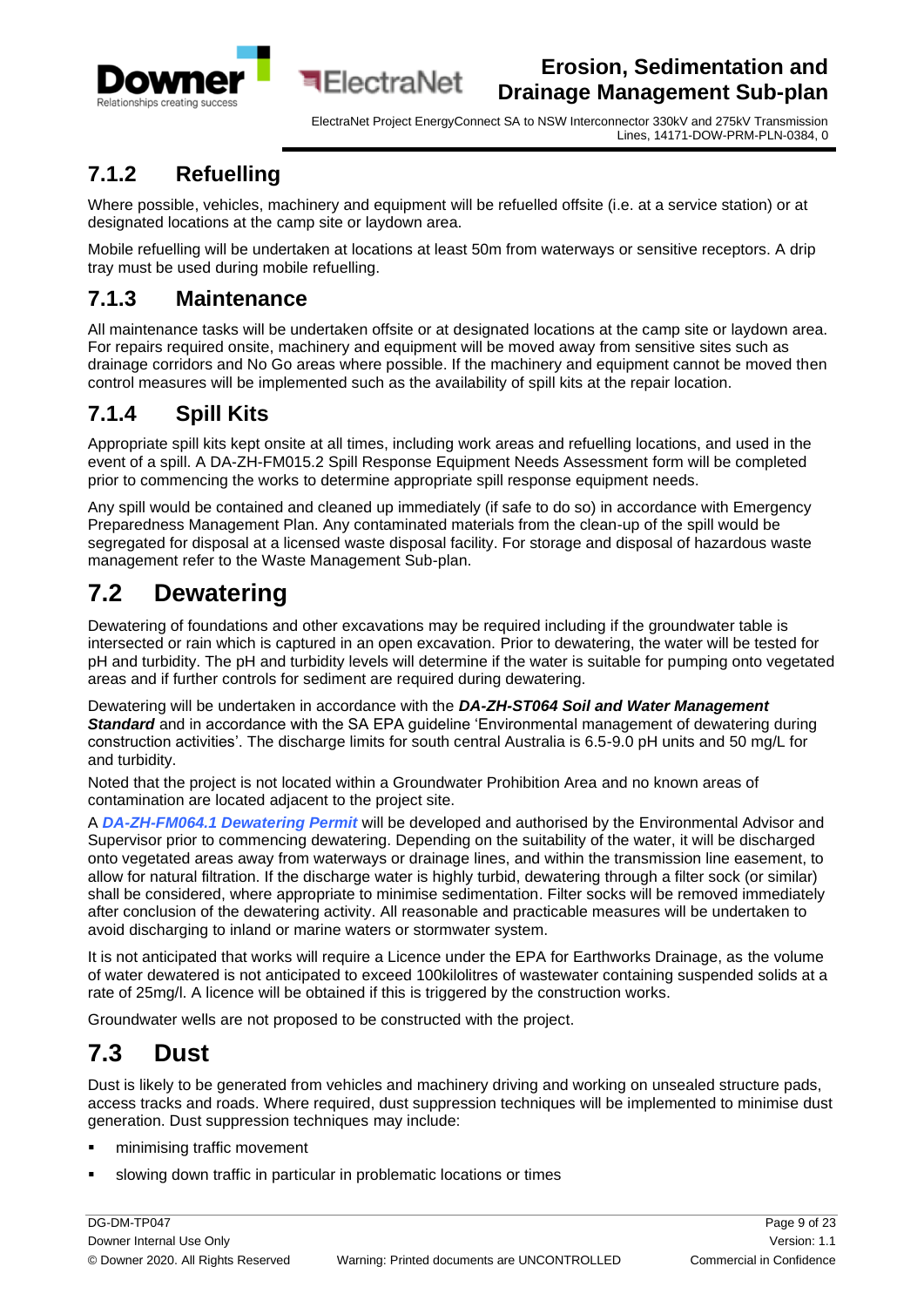

ElectraNet Project EnergyConnect SA to NSW Interconnector 330kV and 275kV Transmission Lines, 14171-DOW-PRM-PLN-0384, 0

- wetting access tracks and pads with a water cart
- addition of wetting agents and polymer binders during wetting of access tracks and pads

**ElectraNet** 

- covering or wetting of stockpiles
- progressively rehabilitating and stabilising disturbed areas

Air Quality Management is covered in more detail in the Environmental Management Plan (Construction). Water used for dust suppression will be sourced from potable town water and dewatered groundwater will not be used for dust suppression.

# <span id="page-9-0"></span>8 EROSION AND SEDIMENTATION

Rain, water runoff and wind can cause erosion and sediment deposition. During construction, there is an increased risk of erosion and sediment movement due to disturbance of vegetation and topsoil resulting in exposure of soils. Soil erosion and sedimentation can result in adverse effects to soils, landforms and receiving waters such as:

- loss of topsoil
- decreased soil stability
- **E** decrease in receiving water quality in particular increased turbidity
- salinity from the accumulation of soluble soils
- changes to natural drainage pathways.

Erosion and sedimentation can also strain relationships with landowners and stakeholders due to land degradation and changing landforms. The types of erosion relevant to the project are detailed in the following Sections.

### <span id="page-9-1"></span>**8.1 Types of Erosion**

The different types of erosion are listed in the Table below.

| <b>Type</b>         | <b>Description</b>                                                                                                                                                                                                                                                                                                                                                                                                                    | <b>Example</b> |  |  |
|---------------------|---------------------------------------------------------------------------------------------------------------------------------------------------------------------------------------------------------------------------------------------------------------------------------------------------------------------------------------------------------------------------------------------------------------------------------------|----------------|--|--|
| Rainwater<br>impact | this erosion occurs as a result of direct impact of raindrops<br>on the ground<br>raindrops can impact the ground with significant force<br>leading to topsoil loss and sediment runoff<br>particularly detrimental in disturbed areas of bare<br>unprotected earth where soils are exposed<br>this erosion can be managed by providing ground cover<br>such as vegetation to protect and stabilise the soil                          |                |  |  |
| Sheet               | this erosion occurs due to the loss of a relatively shallow<br>layer of topsoil from the surface caused by water runoff or<br>'sheet-flow'<br>rainfall impact often loosens and destabilises exposed soil<br>particles that are then moved by water<br>sheet erosion may often go unnoticed because visually the<br>٠<br>impacts seem minor. However, a one centimetre layer<br>represents the loss of 100 $\mathrm{m}^3$ per hectare |                |  |  |

#### **Table 2: Typical types of erosion (Adapted from Wetheridge, 2017)**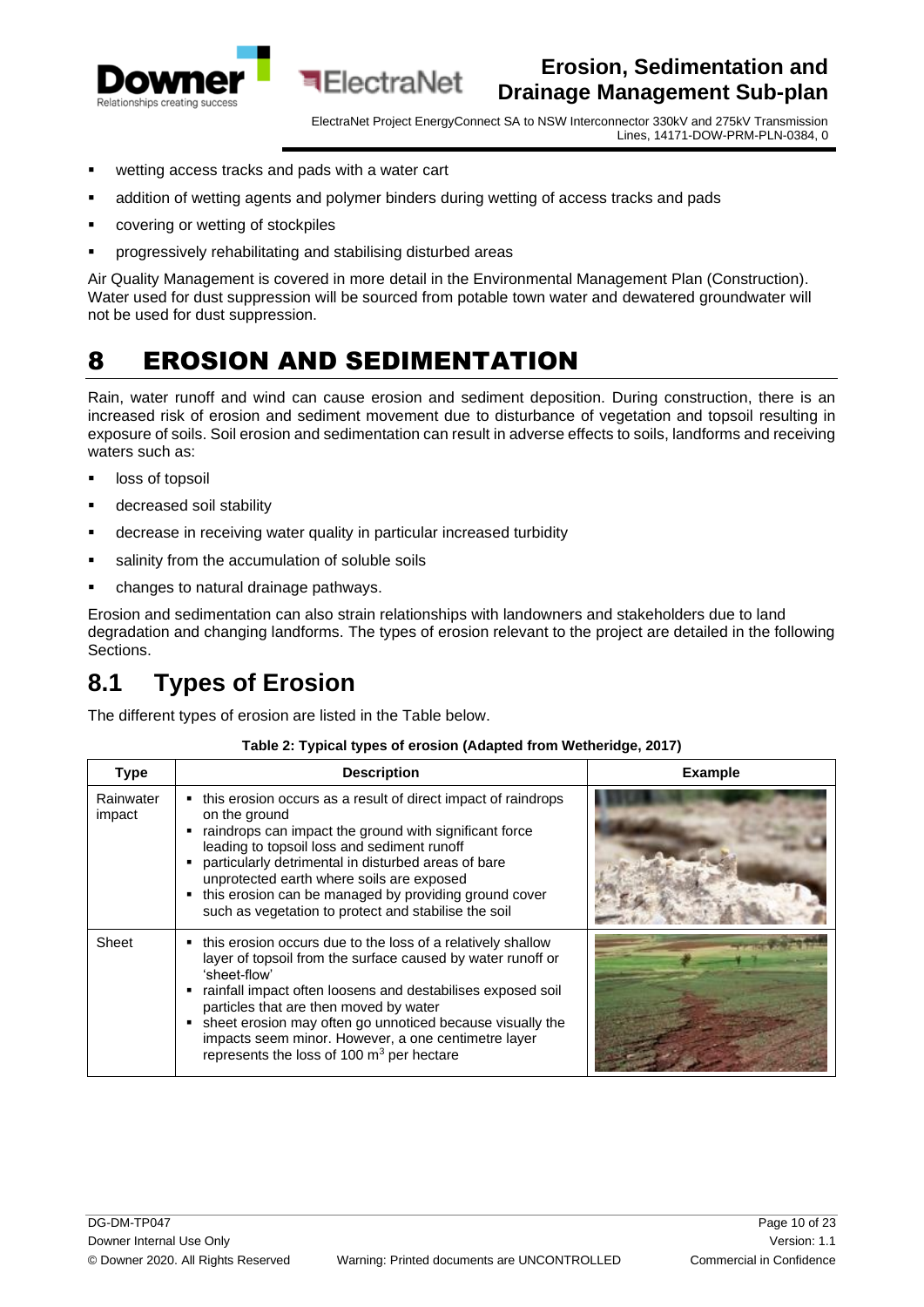



ElectraNet Project EnergyConnect SA to NSW Interconnector 330kV and 275kV Transmission Lines, 14171-DOW-PRM-PLN-0384, 0

| Rill   | • this erosion occurs where concentrated water flows at higher<br>velocities result in shallow eroded channels<br>• rills are particularly frequent on steep slopes<br>soil chemistry also influences the susceptibility of an area to<br>٠<br>rill erosion. If the soil type is dispersive, the risk of rill erosion<br>increases.                                                                                                                                                         |  |
|--------|---------------------------------------------------------------------------------------------------------------------------------------------------------------------------------------------------------------------------------------------------------------------------------------------------------------------------------------------------------------------------------------------------------------------------------------------------------------------------------------------|--|
| Tunnel | this erosion occurs when excess water flows through<br>dispersive subsoil<br>it is most commonly formed when water flows along a<br>٠<br>relatively stable ground surface into cracks or openings such<br>old root holes. Once the water has penetrated the surface,<br>the subsoil is washed away creating tunnels.<br>• tunnels can be particularly dangerous to construction<br>activities as the ground can become increasingly unstable<br>with minor visual indication on the surface |  |
| Wind   | • this erosion occurs when soil particles are loosened at the<br>surface by wind energy. Wind then transports the soil<br>particles in one of three ways:<br>surface creep: larger particles rolling along the ground<br>saltation: larger particles skimming or skipping along<br>the ground<br>suspension: smaller particles become airborne.<br>sandy soils are particularly susceptible.<br>٠                                                                                           |  |

## <span id="page-10-0"></span>**8.2 Soil Characteristics and Erosion Susceptibility**

Water erosion potential mapping along the transmission corridor indicates that water erosion potential is predominately low. This classification is based on the inherent slope and soil erodibility characteristics and excludes the influence of vegetation and other protective cover.

At the western end of the transmission line corridor, some areas of higher water erosion potential are present. They include:

- the most western 6km of the transmission line corridor (in the slopes of the Mt Lofty Ranges), water erosion potential is classified in DEW mapping as moderate, with short sections of high erosion potential on slopes south of Powerline road
- the next 6km to the east water erosion potential is classified as moderately low as the slopes transition to the plains
- between the eastern slopes of Mount Lofty Ranges and in the vicinity of Morgan near larger drainage lines (e.g Burra creek and Emu Gully) water erosion potential is classified as moderately low.

Wind erosion potential has been classified as low to moderately low along the transmission corridor to the west end of Morgan.

The central portion of the transmission line corridor has been classified as mostly moderately high wind erosion potential, with some sections moderately low. The higher wind erosion potential is typically associated with dune field and sand plains of the Woorinen Foundation which are inherently sensitive to wind erosion.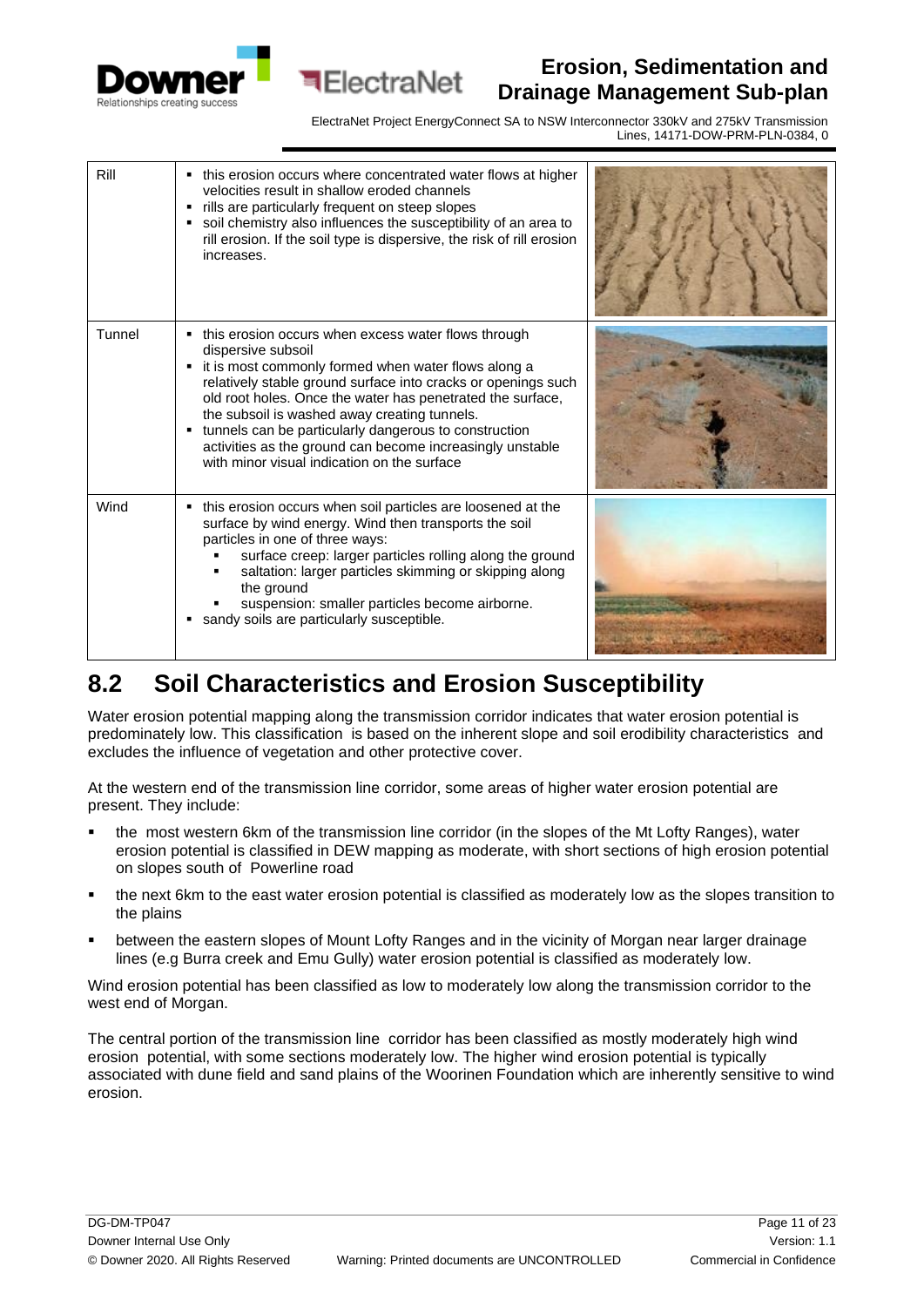

ElectraNet Project EnergyConnect SA to NSW Interconnector 330kV and 275kV Transmission Lines, 14171-DOW-PRM-PLN-0384, 0

### <span id="page-11-0"></span>**8.3 Site Specific Assessment**

An assessment of each area of disturbance for sediment and erosion loss will be undertaken prior to the commencement of soil disturbance activities. This will consider:

**ElectraNet** 

- slope/gradient
- soil type
- area of disturbance
- proximity to watercourses and other sensitive features

Timing of works and projected forecast will also be considered when determining risk of erosion and sedimentation.

If a higher risk of erosion and sedimentation is identified from the site specific assessments, erosion and sediment control structures can be installed (where required) prior to commencement of site disturbance.

#### <span id="page-11-1"></span>**8.3.1 Erosion and Sediment Control Plan**

The size of the disturbance area and risk rating will determine the need for a site specific Erosion and Sediment Control Plan (ESCP). If the disturbance area is greater than  $250 \text{ m}^2$ , an ESCP will be prepared prior to commencing works. If the disturbance area is less than 250 m<sup>2</sup>, general erosion and sediment control measures will be implemented in accordance with the Sections below.

In addition, an ESCP will be developed for medium or higher risk sites including sites less than 250 m<sup>2</sup>. The ESCP will include:

- site Layout Plan showing the area of disturbance and infrastructure (topsoil stockpiles, excavations etc.) overlaid with environmental features (watercourses, drainage lines, gradients etc.)
- location and type of erosion and sediment controls
- maintenance and inspection schedule

## <span id="page-11-2"></span>**8.4 General Erosion and Sediment Control Measures**

General erosion and sediment controls will be installed for all soil disturbance works. This may include:

- **■** divert clean water from disturbed areas through installation of upslope diversion or catch drains
- prevent water flow over fill banks by sloping pads and tracks towards the cut banks
- install diversion banks/whoa boys/erosion control banks (low profile, trafficable earth banks) to intercept runoff flowing down a track
- install table drains and turn-out drains alongside tracks to carry runoff water
- construct batters with least steep slope as possible (>2:1)
- use coir logs, rock or sediment fences to trap sediment on flow points from disturbed areas
- stabilise batters as soon as practicable using topsoil and adding seed, straw or mulch as required.

The general further control measures are described in the following Sections.

#### <span id="page-11-3"></span>**8.4.1 Access Track Design**

Tracks will be located on ridge lines wherever possible whilst trying to avoid steep slopes and minimising the amount of disturbance required. Disturbance of vegetation should be minimised as this can affect soil stability. Locate tracks within areas of previous disturbance, where practicable.

No windrows of soil or debris shall be left on the lower side of the track or across drainage lines.

Other erosion and sediment control measures can be incorporated into the access track design as detailed below in section 8.4.4.

Standard drawings for track formations and access track upgrades is illustrated in Figure 2.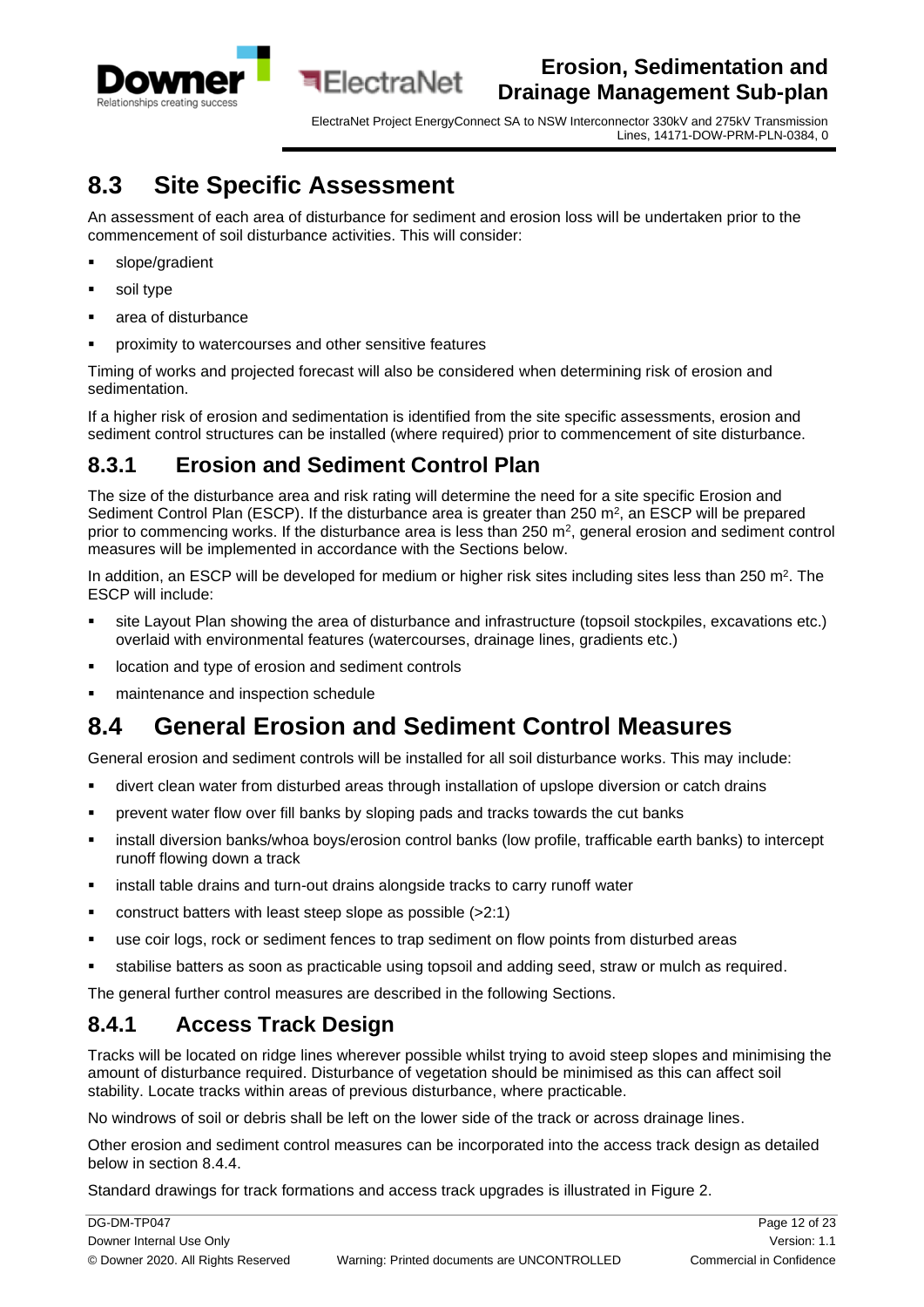

ElectraNet Project EnergyConnect SA to NSW Interconnector 330kV and 275kV Transmission Lines, 14171-DOW-PRM-PLN-0384, 0



**ElectraNet** 

*Figure 2 Track Formation Standard Drawings* 

### <span id="page-12-0"></span>**8.4.2 Catch Drains and Diversion Bunds**

Catch drains and diversion bunds can be installed around the high side of structure pads or access tracks to catch and divert clean water away from disturbed areas in areas of high rainfall (limited requirement on project). Catch drains and diversion bunds can also be installed around the lower side of tower pads to catch dirty water runoff from disturbed areas. Where the drain or bund is installed to catch dirty water, a rock chute drain or coir logs/sediment fence may be installed at the lowest (overflow) point.

Catch drains should only be used for non-dispersive soils. A drain should not be cut into dispersive soil as it can initiate severe rill erosion along the invert of the drain (Witheridge, 2017).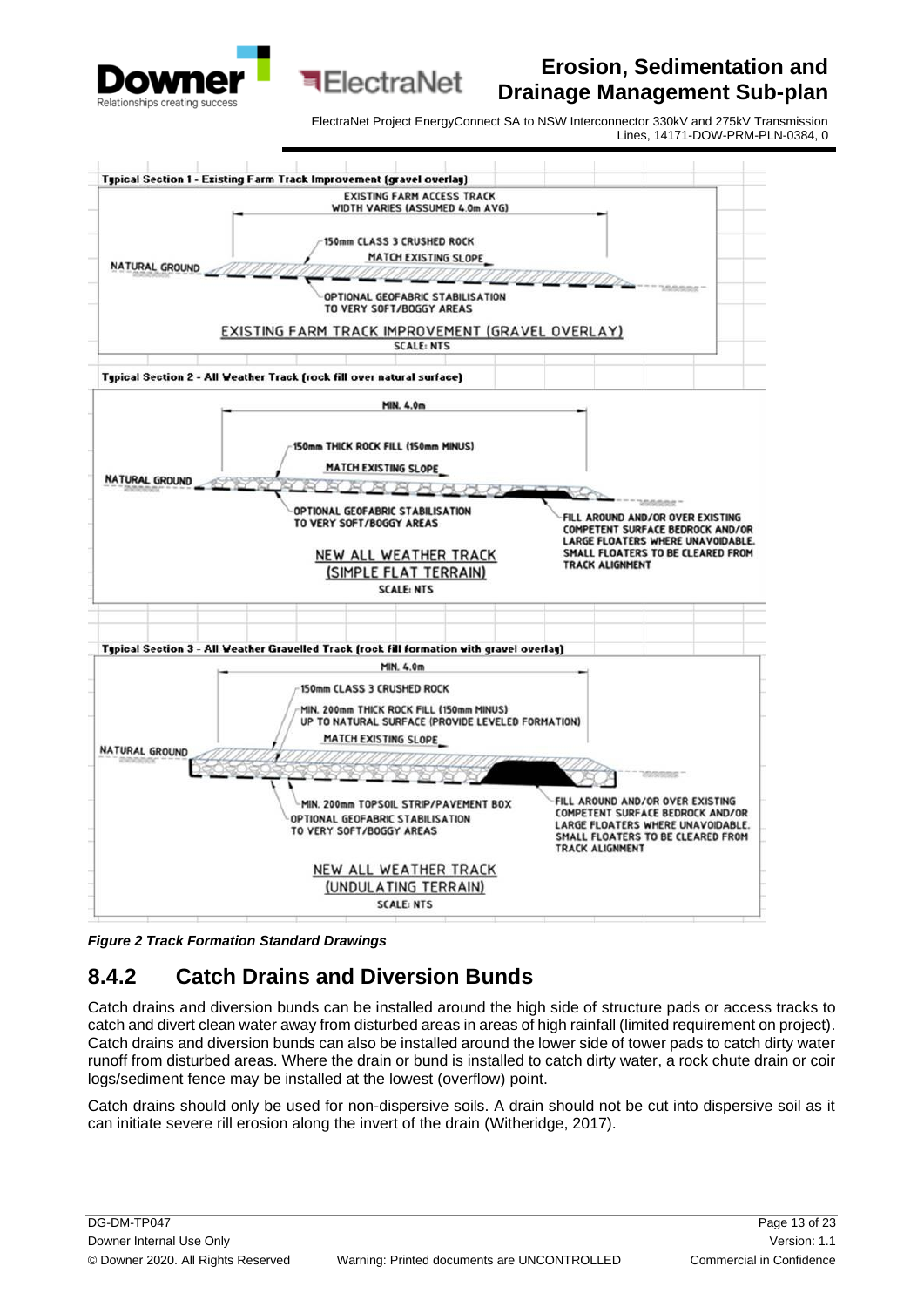

ElectraNet Project EnergyConnect SA to NSW Interconnector 330kV and 275kV Transmission Lines, 14171-DOW-PRM-PLN-0384, 0



**Figure 3: Catch drain and diversion bund (Landcom, 2004)**

#### <span id="page-13-0"></span>**8.4.3 Table and Spur Drains**

Table drains are used to carry runoff along the sides of tracks. They are installed in conjunction with whoa boys. Table drains should have a broad base in a "U" shaped. The flow velocity within the table drain can be controlled with the installation of check dams. Check dams are most effective when used in channels with a gradient less than 10% and not on batter chutes.

There are basically three types of check dams as shown in the Figure below:

sandbags which are generally used in shallow drains less than 500 mm deep

**बElectraNet** 

- rock check dams used only be used in deep drains greater than 500 mm deep
- coir logs used in drains where flows will overtop (not pass around) the logs

Check dams should not be used in dispersive soils; on very steep slopes; and in a manner that allows flow by-passing within the drain (Witheridge, 2017).



Sandbag **Rock** Rock Coir logs

**Figure 4: Examples of table drains with check dams (Sourced from Witheridge, 2017)**

Spur drains or turnouts are used to direct runoff from table drains to the adjacent land. Spur drains have a broad base in a "U" shaped and discharge onto stable, vegetated areas. They should extend far enough to prevent discharged water flowing back onto the access track.

#### <span id="page-13-1"></span>**8.4.4 Whoa-boys**

Whoa-boys are used to divert water off the track into a table drain or protected outlet, such as a rock chute drain, through the use of an angled 'speed bump' on the track. Whoa-boys must be easily trafficable and drain water across the road without scouring, ponding or overtopping.

Increasing the number of whoa-boys on a sloped track section ensures that runoff velocity is reduced however there are no strict rules to determine their spacing. Important considerations are:

- soil type with some soils more susceptible to erosion than others
- significant changes in slope or approach to a drainage line or creek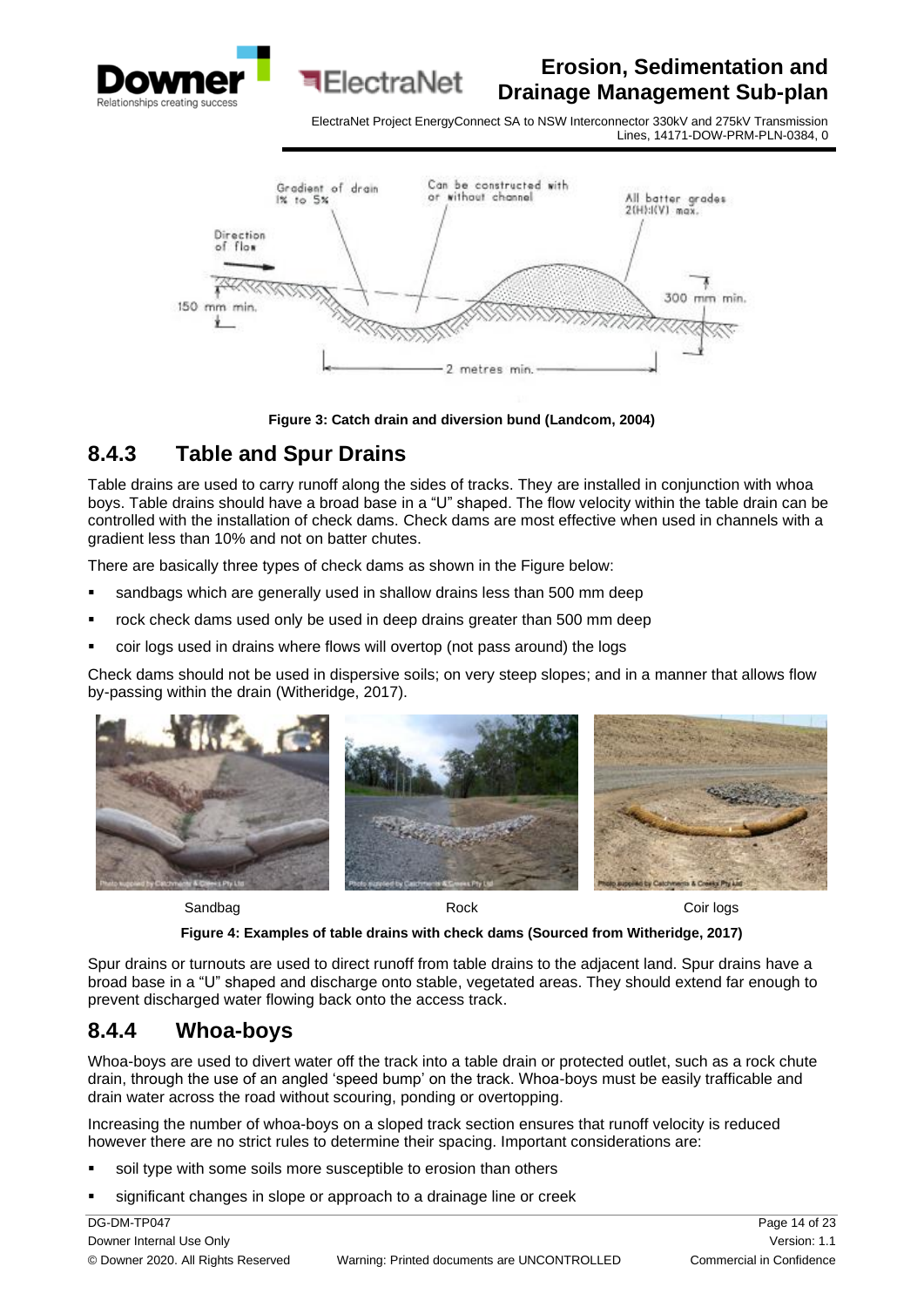

- located just above any existing rills on the track. If the erosion appears to be active, it may be necessary to start even further up the slope.
- suitable discharge locations with a stable outlet such as a vegetated or rocky area

**ElectraNet** 

The specifications and construction techniques for whoa-boys depends on the track slope and amount of potential runoff. Whoa-boys with a height of 45 cm may be acceptable on slopes of 1-2 % and in areas with minimal overland flow. Whoa-boys with a height of 60 cm provides more capacity on slopes above 2%.

As the track slope increases, it becomes more difficult to provide sufficient cross sectional capacity and trafficable batters for whoa-boys. Even high clearance vehicles have difficulty negotiating whoa-boys on slopes steeper than 20%. Whoa-boys on steep slopes can either be built using a cut and fill technique or by importing fill material although batter may be very susceptible to erosion.



Cross-section of a whoa-boy on a 5% slope with no cut and fill



Cross section of whoa-boy on a 20% slope constructed with cut and fill

**Figure 5: Examples of 60 cm whoa-boys on different slopes (Sourced from Queensland Government, 2013).**

#### <span id="page-14-0"></span>**8.4.5 Batter Chute Drains**

Batter chute drains can be installed to convey concentrated water runoff down an embankment or change in grade without causing erosion. Batter chute drains can be constructed temporarily with geofabric or permanently with geofabric and rock; or rock and vegetation.

Geotextile cloth can be used to provide temporary scour protection in temporary, low to medium velocity diversion drains. Heavy-duty filter cloth can also be used to form temporary batter chutes. Filter cloth should not be used as a channel lining if the surface soils are dispersive as this can cause severe rilling or tunnel erosion under the fabric.

Rock chutes should be at least 30 cm deep with a minimum width of 150 cm at the inlet and outlet points. Rock chutes should be lined with geofabric and rock of a sufficient size installed to slow water without the rock being washed away. Rounded rock can be significantly less stable (reduced by 30%) than angular, fractured rock especially when placed on steep slopes. Vegetating rock-lined drains and chutes can significantly increase the stability of the rocks however, it can also reduce the drains hydraulic capacity (Witheridge, 2017).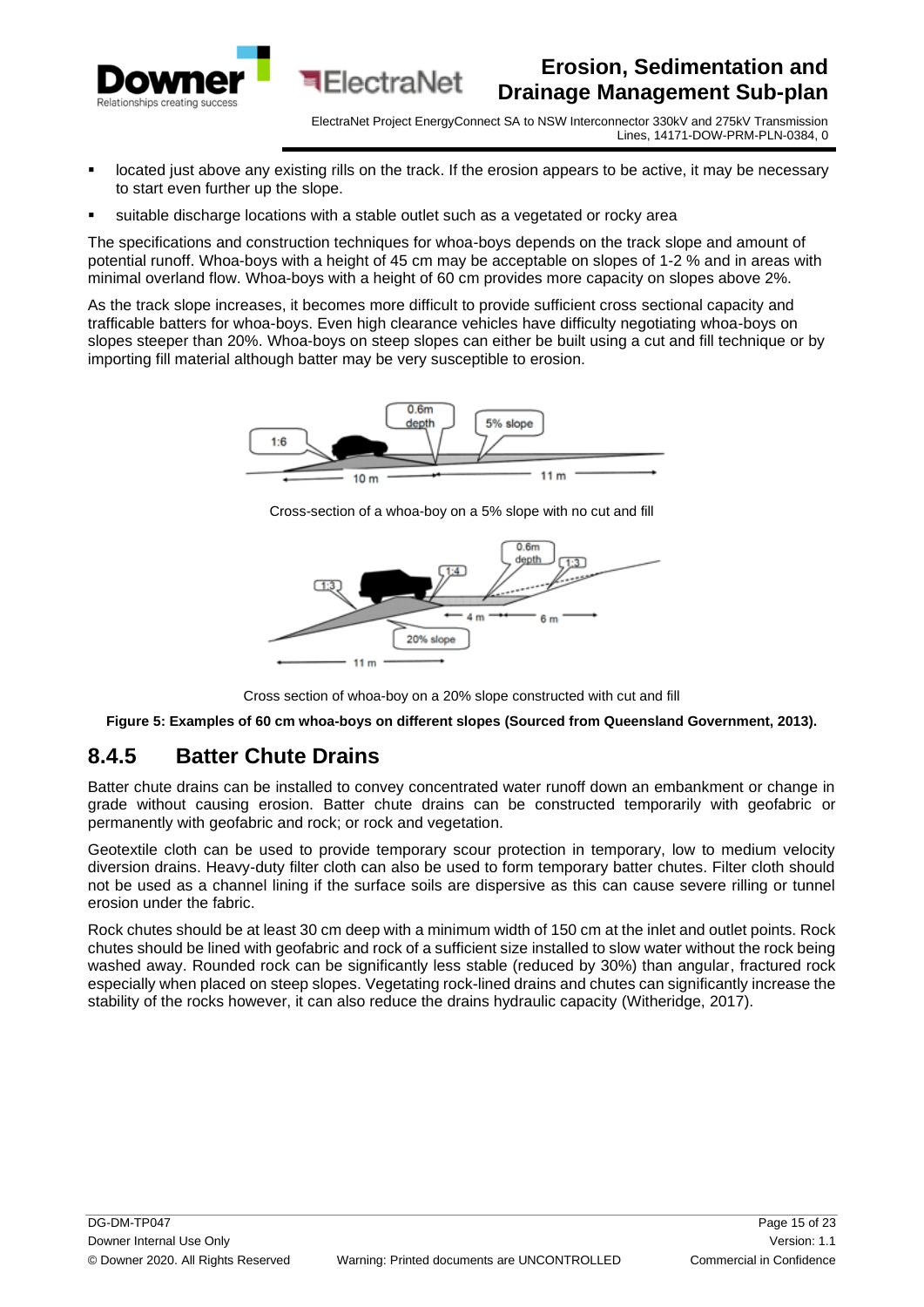



ElectraNet Project EnergyConnect SA to NSW Interconnector 330kV and 275kV Transmission Lines, 14171-DOW-PRM-PLN-0384, 0





Geotextile **Rock and geotextile** Rock and vegetation



#### **Figure 6: Examples of chute drains**

#### <span id="page-15-0"></span>**8.4.6 Coir Logs and Sediment Fences**

Coir logs can be installed in drainage lines and contours to slow down water flow and prevent erosion. Coir logs can also be arranged at outlet points for filtering of dirty water from disturbed areas to create a catchment area to trap sediment.

Sediment fences can also be used as sediment trap in drainage lines by slowing the water and trapping courser grained particles. However they are typically not preferred as a sediment control measure as they generally require additional ongoing maintenance to remain functional.









Coir logs Sediment fence

**Figure 7: Examples of coir logs and sediment fence**

#### <span id="page-15-1"></span>**8.4.7 Stockpile Management**

Stockpiles should be constructed as low flat mounds. Stockpiles should be located away from drainage lines and other sensitive locations.

If stockpiles are required on a slope, clean water should be diverted around the stockpile through a catch drain and/or diversion bund. A sediment fence or coir logs may be required downslope of the stockpile to trap sediment runoff. It should be noted that sediment controls are not typically required on flat or gently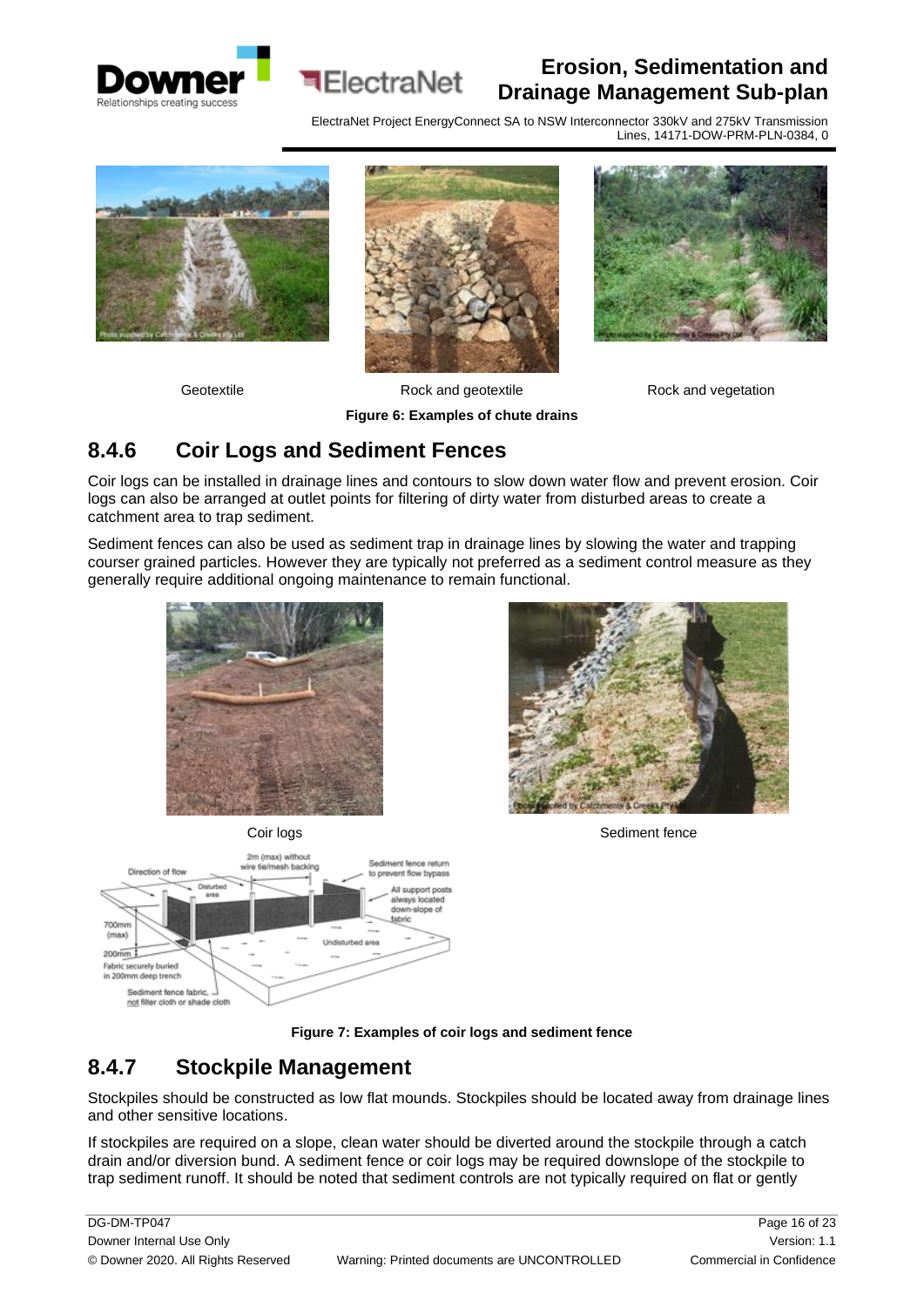

ElectraNet Project EnergyConnect SA to NSW Interconnector 330kV and 275kV Transmission Lines, 14171-DOW-PRM-PLN-0384, 0

sloping ground or where there is a sufficient vegetated buffer separating the stockpile from a waterway or other sensitive area.

# <span id="page-16-0"></span>**8.5 Control Measures for Specific Soil Types**

**ElectraNet** 

The general management requirements for the different soil types to minimise impacts, such as production of acidic soils, and prevent erosion and sedimentation are detailed in the Table below.

| <b>Soil Type</b>       | <b>Control Measures</b>                                                                                                                                                                                                                                                                                                                                                                                                               |
|------------------------|---------------------------------------------------------------------------------------------------------------------------------------------------------------------------------------------------------------------------------------------------------------------------------------------------------------------------------------------------------------------------------------------------------------------------------------|
| Acid sulphate<br>soils | ninimise soil disturbance. Where disturbance is necessary, minimise the duration<br>of exposure, especially for sandy soils.                                                                                                                                                                                                                                                                                                          |
|                        | • treat exposed soils as required.                                                                                                                                                                                                                                                                                                                                                                                                    |
|                        | backfill open excavations within 24 hours.<br>٠                                                                                                                                                                                                                                                                                                                                                                                       |
| Dispersive soils       | • avoid 'cutting' drainage channels into dispersive soils. Divert and channel water<br>using flow diversion banks or topsoil windrows.                                                                                                                                                                                                                                                                                                |
|                        | • avoid the use of check dams in drains containing exposed dispersive soils.                                                                                                                                                                                                                                                                                                                                                          |
|                        | key to managing dispersive soils is to over-excavate all surfaces by at least 500<br>mm and then to cap the exposed dispersive soil with non-dispersive soil. Exposed<br>dispersive soils typically only need to be capped with a 200 to 300 mm layer of<br>non-dispersive soil. However, when working in a waterway crossing, an allowance<br>must be made for additional soil disturbance by animals and natural stream<br>erosion. |
| Saline soils           | minimise soil disturbance. Where disturbance is necessary, prevent mixing of<br>saline and non-saline soils.                                                                                                                                                                                                                                                                                                                          |
|                        | • prevent changes to stream flows and water ponding.                                                                                                                                                                                                                                                                                                                                                                                  |
|                        | cover saline soils with non-saline soils before protecting the soil and reducing<br>٠<br>evaporation with mulch, cleared vegetation, reseeding etc.                                                                                                                                                                                                                                                                                   |
| Sandy soils            | • control water movement and velocity flow by constructing adequate drainage and<br>erosion and sediment controls.                                                                                                                                                                                                                                                                                                                    |
|                        | • stabilise soil particles with the use of soil binders where necessary.                                                                                                                                                                                                                                                                                                                                                              |
|                        | long-term erosion control is best achieved with groundcover vegetation such as<br>٠<br>grass.                                                                                                                                                                                                                                                                                                                                         |

# <span id="page-16-1"></span>9 MITIGATION AND CONTROL

The following management measures and mitigation strategies to be undertaken as far as practicable to mitigate the potential impacts on land and soil.

### <span id="page-16-2"></span>**9.1 Inspection and Maintenance**

Erosion and sediment control measures will be inspected at least fortnightly on active construction sites. Following heavy rainfall (greater than 10 mm rain within a 24 hour period), and prior to forecasted rainfall where practical the following will be implemented:

- inspect sediment and erosion controls for any damage and suitability of design capacity
- implement maintenance and further controls if required

The Environmental Inspection Checklist will be used to complete the inspections.

## <span id="page-16-3"></span>**9.2 Mitigation and Management Measures**

The following table outlines the mitigation and management measures that will be implemented as far as practicable throughout the project to prevent potential impacts on soil and water.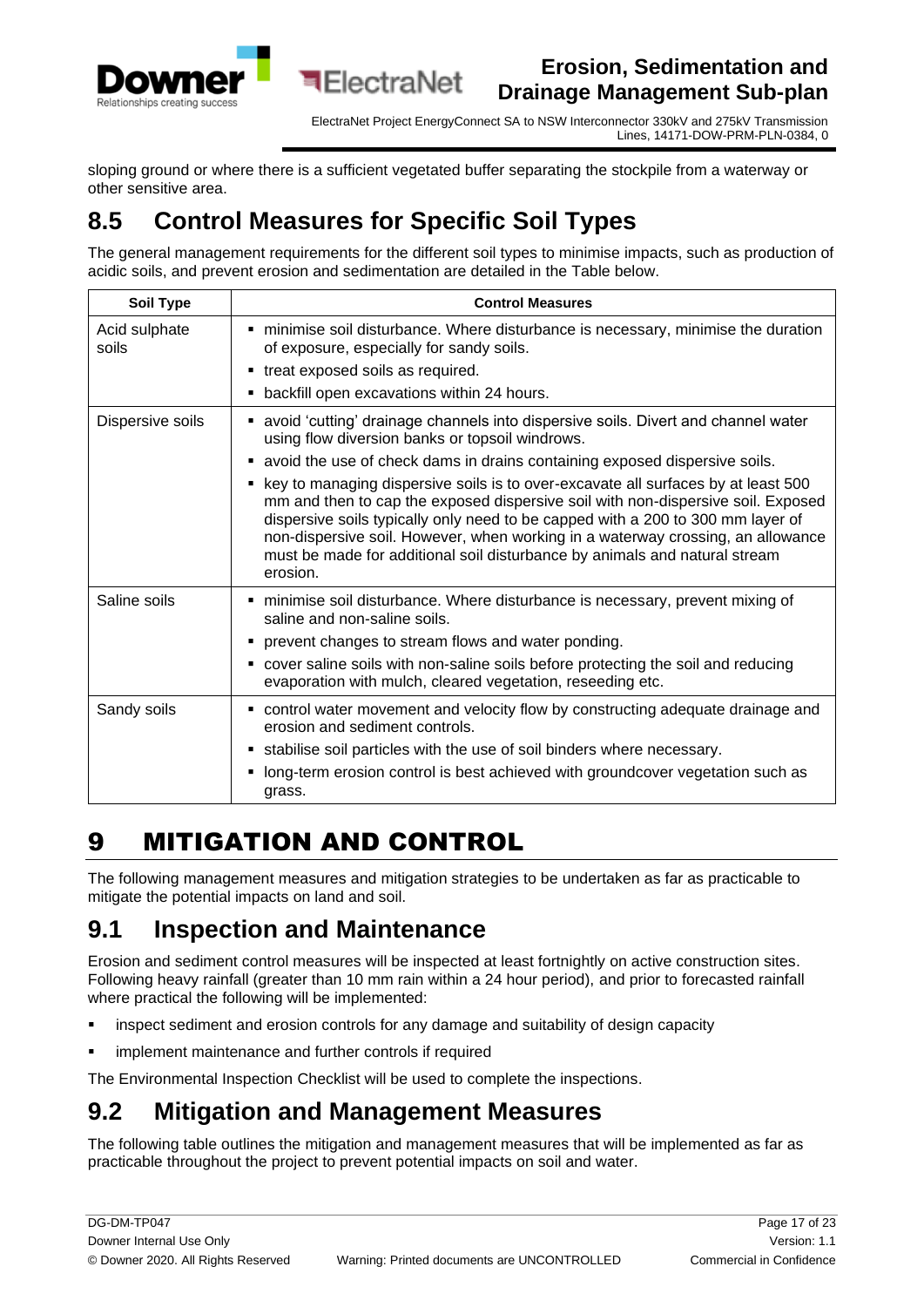



| Ref                    | <b>Mitigation Strategy</b>                                                                                                                                                                                                                                                                   | Location /<br><b>Activity</b>          | <b>Downer</b><br><b>Procedure</b>           | <b>Responsibility</b>                               | <b>Management Measure &amp; Monitoring of Controls</b>                                                                                                                                                                                                         |  |  |  |
|------------------------|----------------------------------------------------------------------------------------------------------------------------------------------------------------------------------------------------------------------------------------------------------------------------------------------|----------------------------------------|---------------------------------------------|-----------------------------------------------------|----------------------------------------------------------------------------------------------------------------------------------------------------------------------------------------------------------------------------------------------------------------|--|--|--|
|                        | <b>Pre-execution Phase</b>                                                                                                                                                                                                                                                                   |                                        |                                             |                                                     |                                                                                                                                                                                                                                                                |  |  |  |
| <b>SEMP</b>            | Proposed source/s of borrow material or fill for the<br>project to be determined.                                                                                                                                                                                                            | Planning<br>Phase                      | This sub-plan                               | Construction<br>Manager                             | Prior to the commencement of construction, borrow sources<br>will be identified and all necessary approvals/permits/licenses<br>will be obtained.                                                                                                              |  |  |  |
| <b>SEMP</b>            | If required, a licence in accordance with s.36 and<br>Schedule 1 of the Environmental Protection Act<br>1993 where the volume of dewatering for the<br>project will exceed 100kL and 25mg/l of total<br>suspended solids                                                                     | Planning<br>Phase                      | This sub-plan                               | Environmental<br>Advisor                            | A licence will be obtained if dewatering for the project is<br>expected to exceed 100kL and 25mg/l of total suspended<br>solids                                                                                                                                |  |  |  |
| <b>S&amp;S</b>         | Develop, implement, monitor and review a<br>documented process or management plan that<br>controls all aspects of the management of soil in<br>accordance with applicable legislation and good<br>practice.                                                                                  | Prior to<br>commencing<br>onsite       | This sub-plan                               | Environmental<br>Advisor                            | This sub-plan has been developed to include:<br>a risk assessment process<br>provisions for soil erosion and sediment control<br>$\blacksquare$<br>identification of affected soil volumes, detailing soil reuse<br>$\blacksquare$<br>and stockpile management |  |  |  |
| <b>ECS</b>             | Undertake a risk assessment of the site's<br>susceptibility to erosion and sediment loss that<br>considers as a minimum:<br>slope/gradient<br>soil type<br>$\blacksquare$<br>areas devoid of vegetation/cover<br>$\blacksquare$<br>proximity to watercourses and other sensitive<br>features | Planning                               | DA-ZH-ST064<br>Soil and Water<br>Management | Environmental<br>Advisor                            | An assessment of each area of disturbance for sediment and<br>erosion loss will be undertaken prior to the commencement of<br>activities.<br>An ESCP will be developed as required.                                                                            |  |  |  |
| S&S                    | All personnel must be fully informed of their specific<br>environmental obligations and are suitably trained<br>and competent to undertake works in accordance<br>with ElectraNet and Downer requirements.                                                                                   | Prior to<br>commencing<br>works onsite | Project Induction                           | Construction<br>Manager<br>Environmental<br>Advisor | Personnel undertaking the works will be competent for their<br>role and tasks.<br>All personnel are required to undertake the Project Induction<br>which includes soil and water management, prior to<br>commencement onsite.                                  |  |  |  |
| <b>Execution Phase</b> |                                                                                                                                                                                                                                                                                              |                                        |                                             |                                                     |                                                                                                                                                                                                                                                                |  |  |  |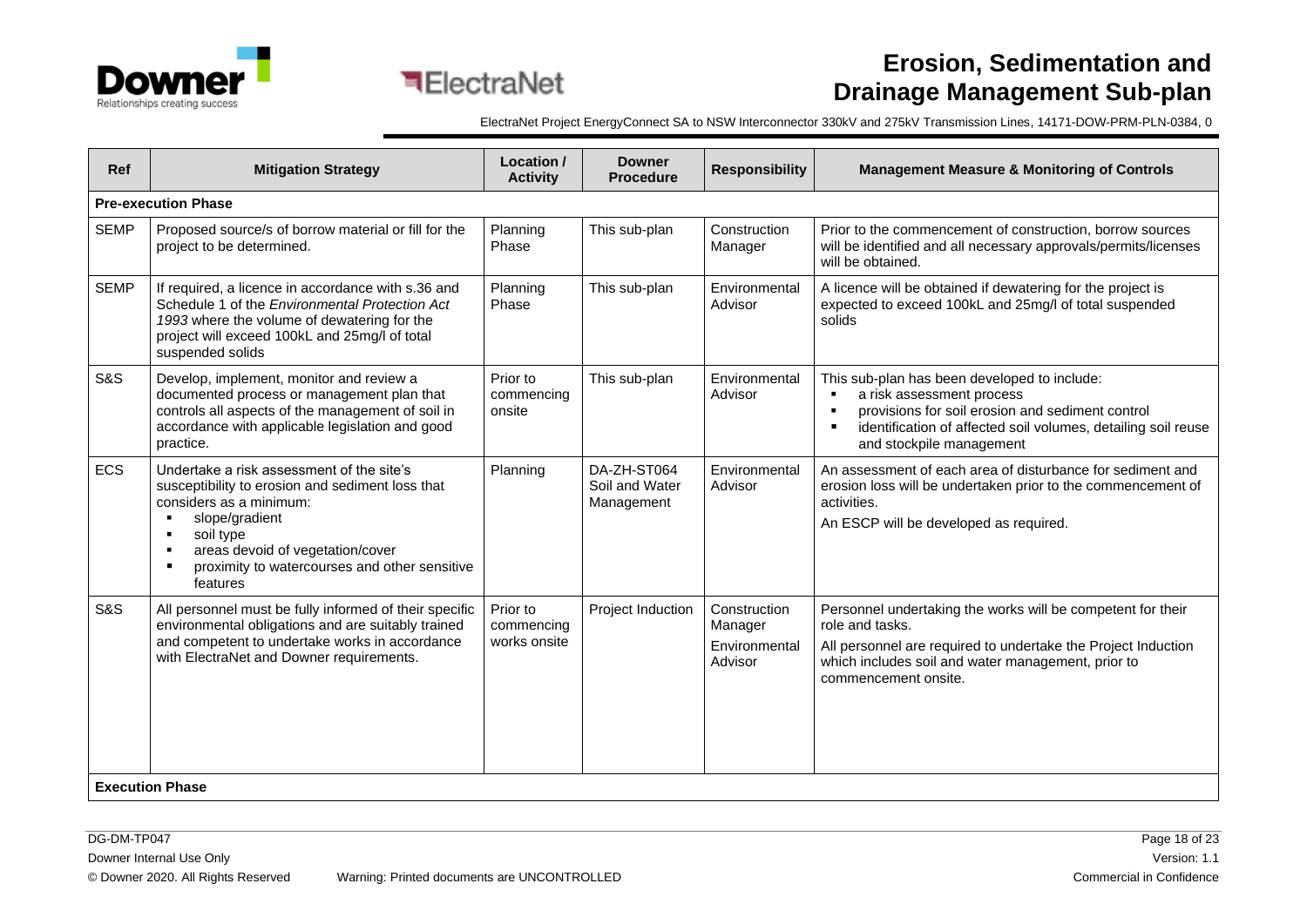



| Ref         | <b>Mitigation Strategy</b>                                                                                | Location /<br><b>Activity</b>  | <b>Downer</b><br><b>Procedure</b>           | <b>Responsibility</b>                               | <b>Management Measure &amp; Monitoring of Controls</b>                                                                                                                                                                                                                                                                                                                                                                                                                                                                         |  |  |  |  |
|-------------|-----------------------------------------------------------------------------------------------------------|--------------------------------|---------------------------------------------|-----------------------------------------------------|--------------------------------------------------------------------------------------------------------------------------------------------------------------------------------------------------------------------------------------------------------------------------------------------------------------------------------------------------------------------------------------------------------------------------------------------------------------------------------------------------------------------------------|--|--|--|--|
|             | <b>Sediment and Erosion Control</b>                                                                       |                                |                                             |                                                     |                                                                                                                                                                                                                                                                                                                                                                                                                                                                                                                                |  |  |  |  |
| <b>ECS</b>  | Implementation of sedimentation and erosion<br>controls.                                                  | Ongoing<br>throughout<br>works | DA-ZH-ST064<br>Soil and Water<br>Management | Environmental<br>Advisor<br>Construction<br>Manager | The following controls will be implemented to minimise impacts<br>on soil disturbance and prevent erosion during construction:<br>minimise vegetation and soil disturbance to the smallest<br>area operationally practicable<br>limit vehicle, machinery and equipment to designated<br>$\blacksquare$<br>access tracks and work areas<br>implement control measures in accordance with ESCP<br>$\blacksquare$<br>stabilisation and remediation of disturbed areas as soon<br>as practicable following the completion of works |  |  |  |  |
| <b>SEMP</b> | Stockpiles will be managed to prevent movement of<br>materials.                                           | Ongoing<br>throughout<br>works | DA-ZH-ST064<br>Soil and Water<br>Management | Construction<br>Manager                             | The following controls will be implemented during construction<br>to minimise impacts from stockpiles:<br>stockpile topsoil and cleared vegetation separately to<br>subsoil<br>soil will be stockpiled at least 50 m away from drainage<br>$\blacksquare$<br>pathways<br>stockpiles should be < 2 m high<br>$\blacksquare$<br>establishment of a diversion drain upslope or catchment<br>drain downslope of stockpile/s as required<br>stockpiles covered as required to prevent wind and water<br>erosion                     |  |  |  |  |
| <b>SEMP</b> | Soil or other material deposited onto roadways<br>having originated from plant/vehicles to be<br>removed. | Ongoing<br>throughout<br>works | DA-ZH-ST064<br>Soil and Water<br>Management | Construction<br>Manager                             | Removal of soil or other material deposited onto bituminised<br>roadways as required.                                                                                                                                                                                                                                                                                                                                                                                                                                          |  |  |  |  |
| <b>EOR</b>  | Implementation maintenance and inspection<br>schedule for ESCP as required.                               | Ongoing<br>throughout<br>works | DA-ZH-ST064<br>Soil and Water<br>Management | Environmental<br>Advisor                            | Erosion and sediment control measures will be inspected at<br>least fortnightly on active construction sites.<br>Following heavy rainfall (greater than 10 mm rain within a 24<br>hour period), the following will be implemented:<br>inspect sediment and erosion controls for any damage<br>and suitability of design capacity<br>implement maintenance and further controls if required<br>$\blacksquare$                                                                                                                   |  |  |  |  |
|             | Contamination                                                                                             |                                |                                             |                                                     |                                                                                                                                                                                                                                                                                                                                                                                                                                                                                                                                |  |  |  |  |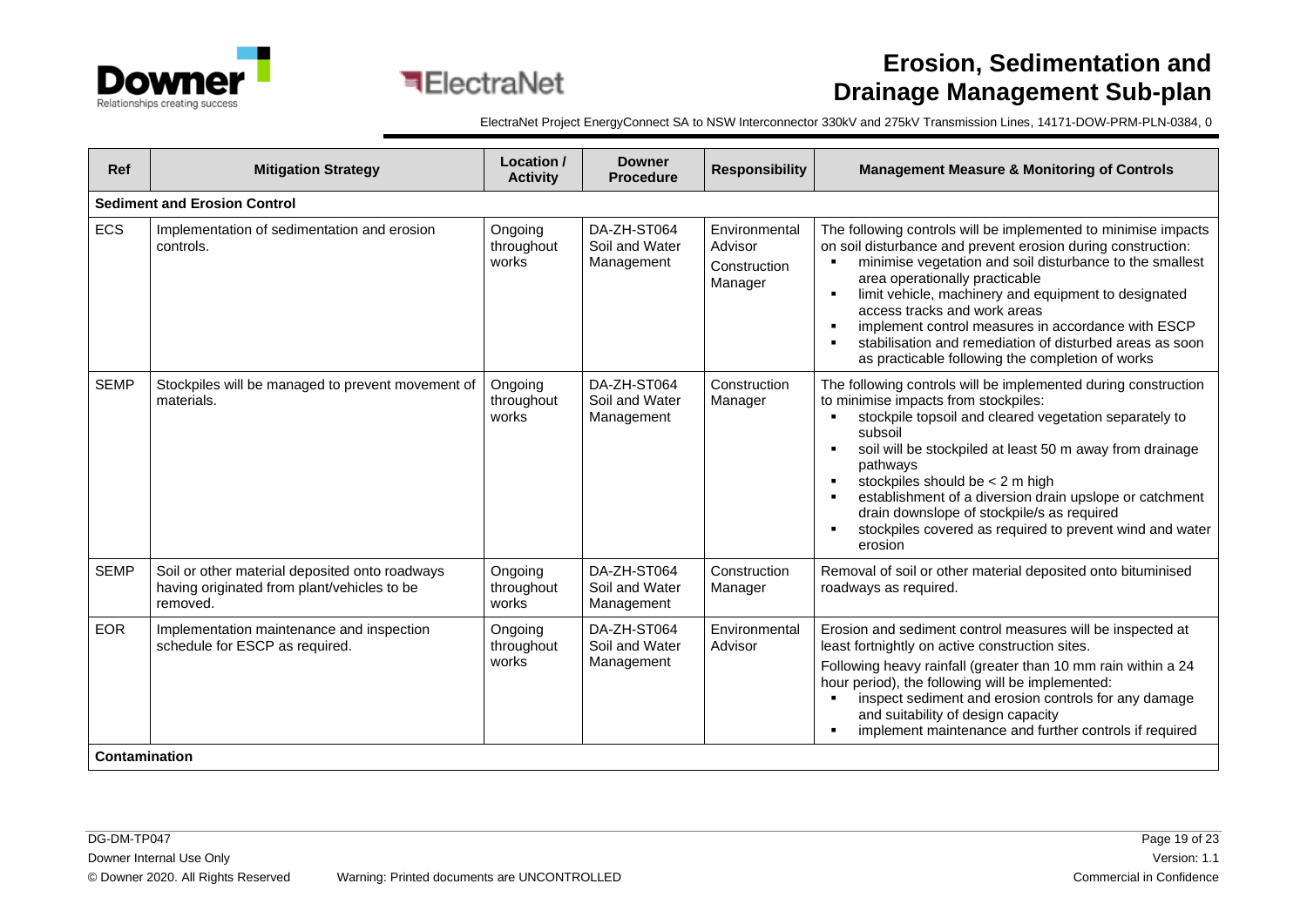

| Ref                       | <b>Mitigation Strategy</b>                                                                                                                          | Location /<br><b>Activity</b>  | <b>Downer</b><br><b>Procedure</b>                                          | <b>Responsibility</b>    | <b>Management Measure &amp; Monitoring of Controls</b>                                                                                                                                                                                                                                                                                                                                                                                                                   |  |
|---------------------------|-----------------------------------------------------------------------------------------------------------------------------------------------------|--------------------------------|----------------------------------------------------------------------------|--------------------------|--------------------------------------------------------------------------------------------------------------------------------------------------------------------------------------------------------------------------------------------------------------------------------------------------------------------------------------------------------------------------------------------------------------------------------------------------------------------------|--|
| <b>SEMP</b>               | Undertake risk review of potential contaminants that<br>could be encountered during construction.                                                   | Ongoing<br>throughout<br>works | DA-ZH-ST064<br>Soil and Water<br>Management                                | Environmental<br>Advisor | The typical types of hydrocarbons and chemicals to be used<br>during construction are listed in Section 7.1.1.<br>An up-to-date list of all hydrocarbons and chemicals used and<br>stored onsite will be available throughout the works.                                                                                                                                                                                                                                 |  |
| <b>SEMP</b>               | Any fill brought onto site must meet the SA EPA<br>'Waste Fill' criteria.                                                                           | Ongoing<br>throughout<br>works | DA-ZH-ST064<br>Soil and Water<br>Management                                | Environmental<br>Advisor | All fill bought onto site must comply with the Waste Disposal<br>Information Sheet: Current criteria for the classification of<br>waste including Industrial and Commercial Waste (Listed) and<br>Waste Soil (EPA South Australia, 2010). See Waste<br>Management Sub-plan for further details.                                                                                                                                                                          |  |
| <b>SEMP</b><br><b>EOR</b> | Hydrocarbon and chemical storage, handling and<br>disposal meets the standards in accordance with<br>AS:1940.                                       | Ongoing<br>throughout<br>works | DA-ZH-ST064<br>Soil and Water<br>Management                                | Construction<br>Manager  | Hydrocarbons and hazardous chemicals will be stored in<br>accordance with the following requirements:<br>storage areas located at least 50 m of sensitive areas<br>such as waterways<br>stored in fit-for-purpose, labelled containers<br>$\blacksquare$<br>stored within bunded areas or within self-bunded tanks<br>fit-for-purpose spill kit available at storage locations<br>$\blacksquare$<br>current hardcopy SDS register at storage locations<br>$\blacksquare$ |  |
| <b>SEMP</b>               | Storage of hazardous construction materials and<br>waste at least 50m from drainage lines or<br>watercourses.                                       | Ongoing<br>throughout<br>works | DA-ZH-ST064<br>Soil and Water<br>Management                                | Construction<br>Manager  | Storage of hazardous construction materials at least 50m from<br>drainage lines or watercourses.<br>For storage of hazardous wastes refer to the Waste<br>Management sub-plan.                                                                                                                                                                                                                                                                                           |  |
| <b>SEMP</b>               | Develop and maintain an up to date, hard-copy<br>Safety Data Sheet (SDS) register with a hard-copy<br>SDS for all chemicals used or stored on site. | Ongoing<br>throughout<br>works | Safety Data<br>Sheet register                                              | Zero Harm<br>Advisor     | An up to date, hard-copy of the SDS register and SDSs for all<br>chemicals and fuels to be used or stored onsite will be<br>developed and kept in onsite offices and within vehicles.                                                                                                                                                                                                                                                                                    |  |
| <b>SEMP</b>               | Spill kits to be available on site.                                                                                                                 | Ongoing<br>throughout<br>works | DA-ZH-FM015.2<br>Spill Response<br>Equipment<br><b>Needs</b><br>Assessment | Environmental<br>Advisor | Quantity, size and suitable materials in spill kits will be<br>determined using Spill Response Equipment Needs<br>Assessment Form, Then:<br>appropriate spill kits kept onsite at all times and used in<br>the event of a spill.<br>training provided to workers in the use of spill kits.<br>$\blacksquare$<br>Inspection of spill kits through Environmental Inspection<br>Checklist.                                                                                  |  |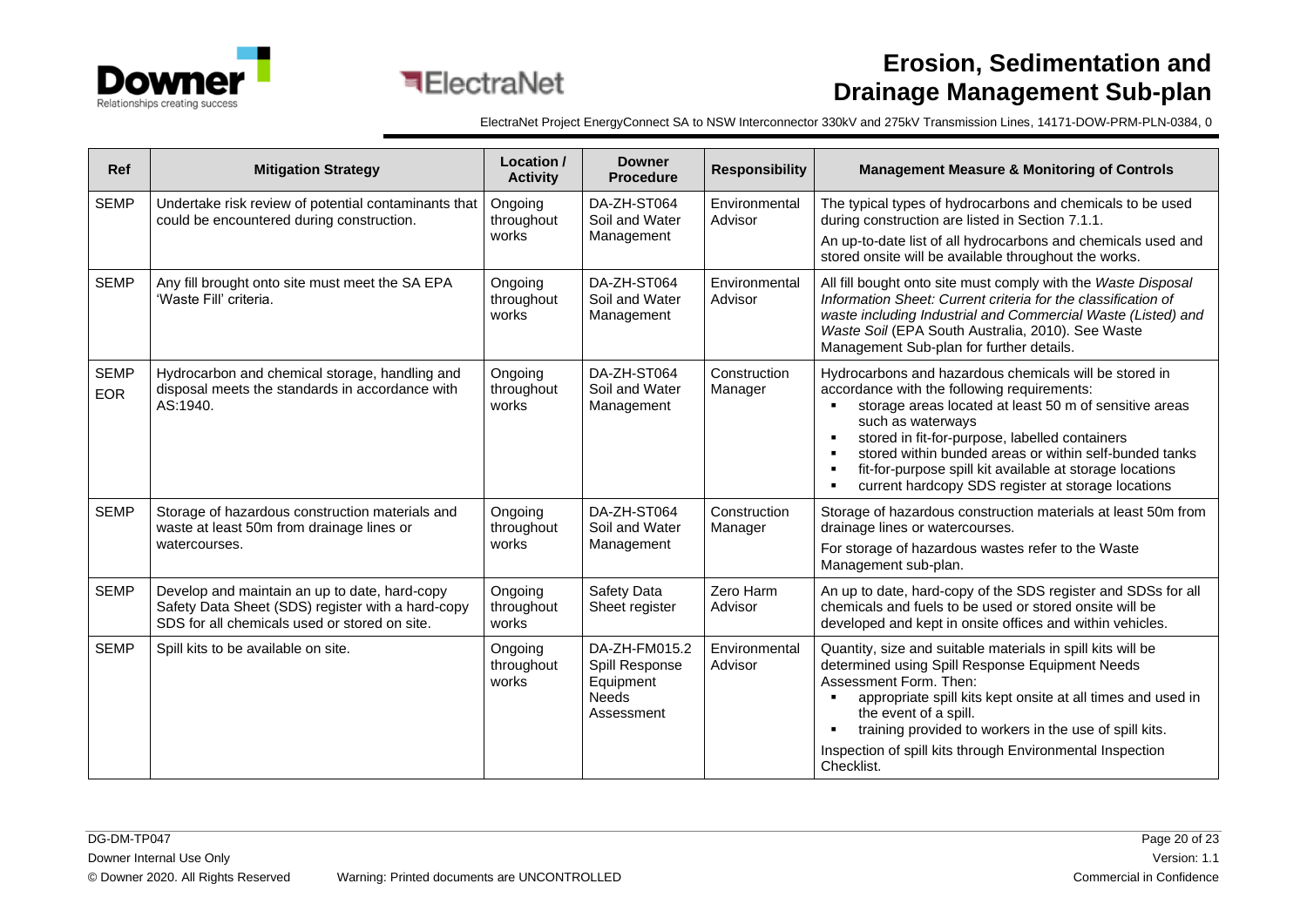

| Ref         | <b>Mitigation Strategy</b>                                                                                                                                                      | Location /<br><b>Activity</b>    | <b>Downer</b><br><b>Procedure</b>                                                                           | <b>Responsibility</b>                               | <b>Management Measure &amp; Monitoring of Controls</b>                                                                                                                                                                                                                                                                                                                                                                                                                                                                                                                                          |
|-------------|---------------------------------------------------------------------------------------------------------------------------------------------------------------------------------|----------------------------------|-------------------------------------------------------------------------------------------------------------|-----------------------------------------------------|-------------------------------------------------------------------------------------------------------------------------------------------------------------------------------------------------------------------------------------------------------------------------------------------------------------------------------------------------------------------------------------------------------------------------------------------------------------------------------------------------------------------------------------------------------------------------------------------------|
| <b>SEMP</b> | Refuelling activities occur >50m from any<br>watercourse or sensitive area.                                                                                                     | Ongoing<br>throughout<br>works   | DA-ZH-ST054<br>Hazardous<br>Chemicals and<br>Dangerous<br>Goods Storage<br>Principles and<br>Transportation | Environmental<br>Advisor<br>Construction<br>Manager | Where possible, vehicles, machinery and equipment will be<br>refuelled offsite (i.e at a service station) or at designated<br>locations at the camp site or laydown area.<br>Designated refuelling areas will comprise of the following:<br>fuel storage in bunded areas or within self-bunded tanks<br>within 120% capacity of the largest container<br>fit-for-purpose spill kit available<br>٠<br>current hardcopy SDS register<br>For machinery and equipment that cannot be transported<br>offsite or to a designated refuelling area, drip trays will be used<br>and spill kit available. |
| <b>SEMP</b> | Where fuel or chemical spills occur onsite,<br>implement spill response procedures, and<br>segregate recovered product and soil etc. for<br>appropriate disposal.               | Ongoing<br>throughout<br>works   | Emergency<br>Preparedness<br>Management<br>Plan (EPMP)                                                      | Environmental<br>Advisor                            | Appropriate spill kits kept onsite at all times, including work<br>areas and refuelling locations, and used in the event of a spill.<br>Any spill would be contained and cleaned up immediately (if<br>safe to do so) in accordance with EPMP.<br>Any contaminated materials from the clean-up of the spill<br>would be segregated for disposal at a licensed waste disposal<br>facility. For storage of hazardous waste management refer to<br>the Waste Management sub-plan.                                                                                                                  |
| <b>SEMP</b> | Stop work in the event of encountering potentially<br>contaminated soil and reassess site drainage to<br>ensure sediments from potentially contaminated<br>soils are contained. | Ongoing<br>throughout<br>works   | DA-ZH-ST064<br>Soil and Water<br>Management                                                                 | Construction<br>Manager                             | If potentially contaminated soil is identified then works will stop<br>immediately in the area and the Site Supervisor notified.<br>The site will be made safe and secure including preventing<br>personnel access as well as potentially contaminated materials<br>moving offsite through the installation of a soil bund around the<br>area.<br>The soil will be tested and disposed of in accordance with the<br>Waste Management Sub-plan.                                                                                                                                                  |
| <b>SEMP</b> | All environmental incidents and hazards identified<br>during the project must be recorded, reported and<br>managed effectively.                                                 | Ongoing<br>throughout<br>project | <b>INX</b>                                                                                                  | Environmental<br>Advisor                            | All environmental incidents and hazards will be verbally<br>reported to ElectraNet within 1 hour of identification outlining<br>factual information.<br>An investigation report from INX will be provided to ElectraNet<br>within 24 hours.<br>Environmental incidents and hazards will be reported through<br>ElectraNet's online Incident Management System (IMS).                                                                                                                                                                                                                            |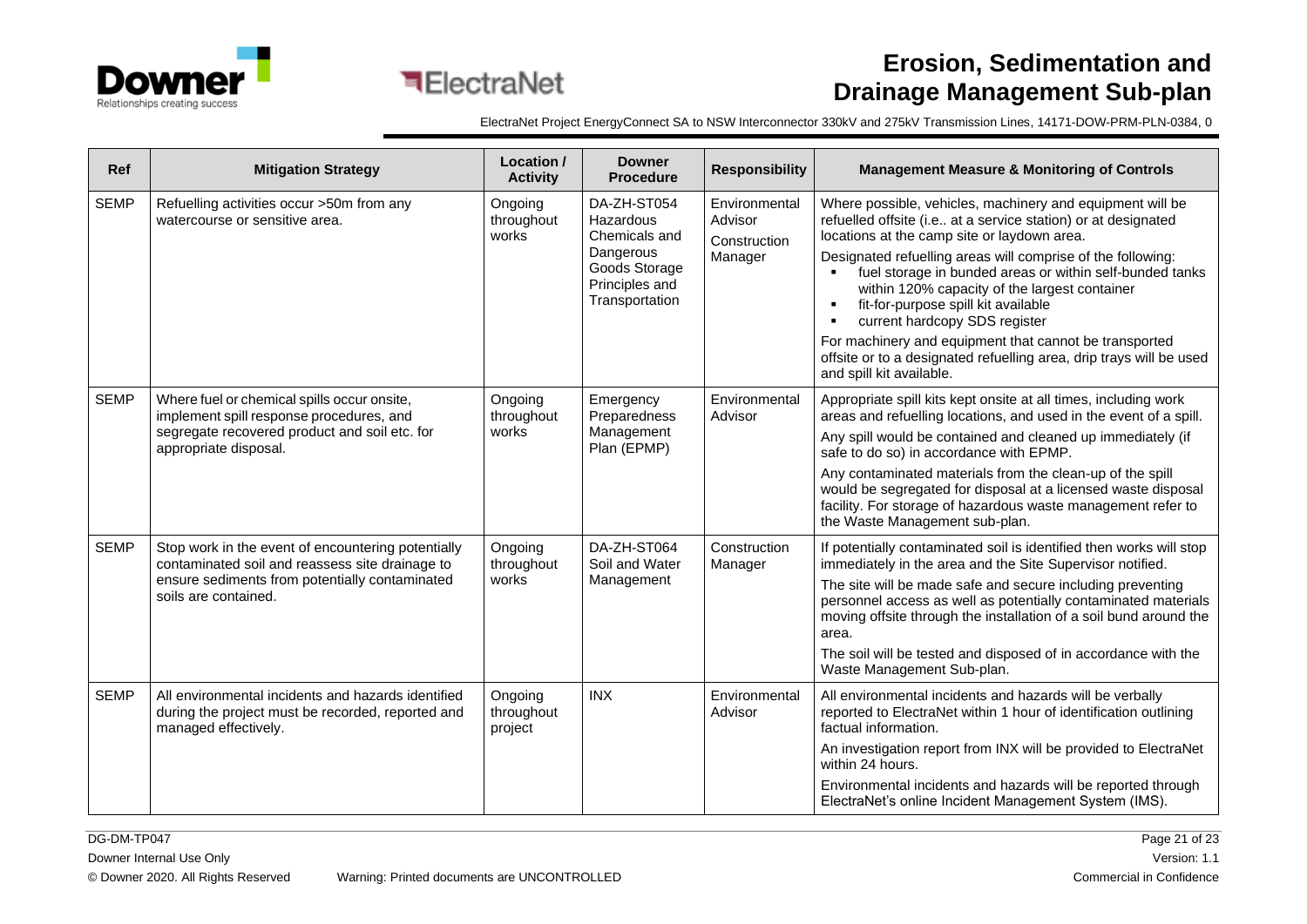



| <b>Ref</b>        | <b>Mitigation Strategy</b>                                                                                                                             | Location /<br><b>Activity</b>  | <b>Downer</b><br><b>Procedure</b>               | <b>Responsibility</b>                               | <b>Management Measure &amp; Monitoring of Controls</b>                                                                                                                                                                                                                                                                                                                                                              |  |  |  |  |
|-------------------|--------------------------------------------------------------------------------------------------------------------------------------------------------|--------------------------------|-------------------------------------------------|-----------------------------------------------------|---------------------------------------------------------------------------------------------------------------------------------------------------------------------------------------------------------------------------------------------------------------------------------------------------------------------------------------------------------------------------------------------------------------------|--|--|--|--|
|                   | <b>Dust Management</b>                                                                                                                                 |                                |                                                 |                                                     |                                                                                                                                                                                                                                                                                                                                                                                                                     |  |  |  |  |
| <b>SEMP</b>       | Ensure active dust suppression is implemented for<br>all dust generating activities.                                                                   | Ongoing<br>throughout<br>works | DA-ZH-ST064<br>Soil and Water<br>Management     | Construction<br>Manager                             | Dust generation will be minimised by implementing:<br>minimise vegetation and soil disturbance to the smallest<br>$\blacksquare$<br>area operationally practicable<br>limit vehicle, machinery and equipment to designated<br>$\blacksquare$<br>access tracks<br>utilise water carts for dust suppression, as required.<br>٠<br>Limit dust generating activities on days with high<br>temperatures and strong winds |  |  |  |  |
| <b>SEMP</b>       | Assess stockpiled materials and implement<br>stabilisation measures where left for extended<br>durations.                                              | Ongoing<br>throughout<br>works | DA-ZH-ST064<br>Soil and Water<br>Management     | Environmental<br>Advisor                            | Stockpiles will be stabilised if required including:<br>divert clean water around stockpiles and install catch<br>drains or sediment fences downslope of stockpiles<br>limiting the height of stockpiles to less than 2m and<br>$\blacksquare$<br>batter the sides to 2:1 or flatter<br>where required, cover stockpiles to minimise dust.<br>٠.                                                                    |  |  |  |  |
| <b>SEMP</b>       | Manage vehicle and plant usage/speeds to<br>minimise dust generation.                                                                                  | Ongoing<br>throughout<br>works | DA-ZH-ST070<br><b>Air Quality</b><br>Management | Construction<br>Manager                             | Vehicles and plant to drive to conditions. This includes limiting<br>speed to mitigate dust to 40km/hr on tracks                                                                                                                                                                                                                                                                                                    |  |  |  |  |
| <b>SEMP</b>       | Ensure plant is maintained according to<br>manufacturer's specifications to minimise exhaust<br>emissions.                                             | Ongoing<br>throughout<br>works | Safety<br>Management<br>Plan                    | Construction<br>Manager                             | Vehicles and equipment shall be maintained in accordance<br>with the manufacturer's specifications.<br>Daily pre-start inspection of vehicles and plant, and regular<br>servicing.                                                                                                                                                                                                                                  |  |  |  |  |
| <b>Dewatering</b> |                                                                                                                                                        |                                |                                                 |                                                     |                                                                                                                                                                                                                                                                                                                                                                                                                     |  |  |  |  |
| <b>SEMP</b>       | All dewatering to be undertaken in accordance with<br>the SA EPA guideline 'Environmental management<br>of dewatering during construction activities'. | Ongoing<br>throughout<br>works | DA-ZH-FM064.1<br>Dewatering<br>Permit           | Environmental<br>Advisor<br>Construction<br>Manager | The following will be implemented for dewatering:<br>water tested for turbidity (NTU) and pH prior to<br>٠<br>dewatering<br>dewatering Permit to be issued prior to any dewatering<br>٠<br>licence obtained if dewatering for the project will exceed<br>$\blacksquare$<br>100kL and 25mg/l of Total Suspended Solids                                                                                               |  |  |  |  |
| <b>SEMP</b>       | Maintain records of produced water and make them<br>available to the ElectraNet upon request.                                                          | Ongoing<br>throughout<br>works | DA-ZH-FM064.1<br>Dewatering<br>Permit           | Environmental<br>Advisor                            | Records of produced water to be kept and made available to<br>ElectraNet on request.                                                                                                                                                                                                                                                                                                                                |  |  |  |  |